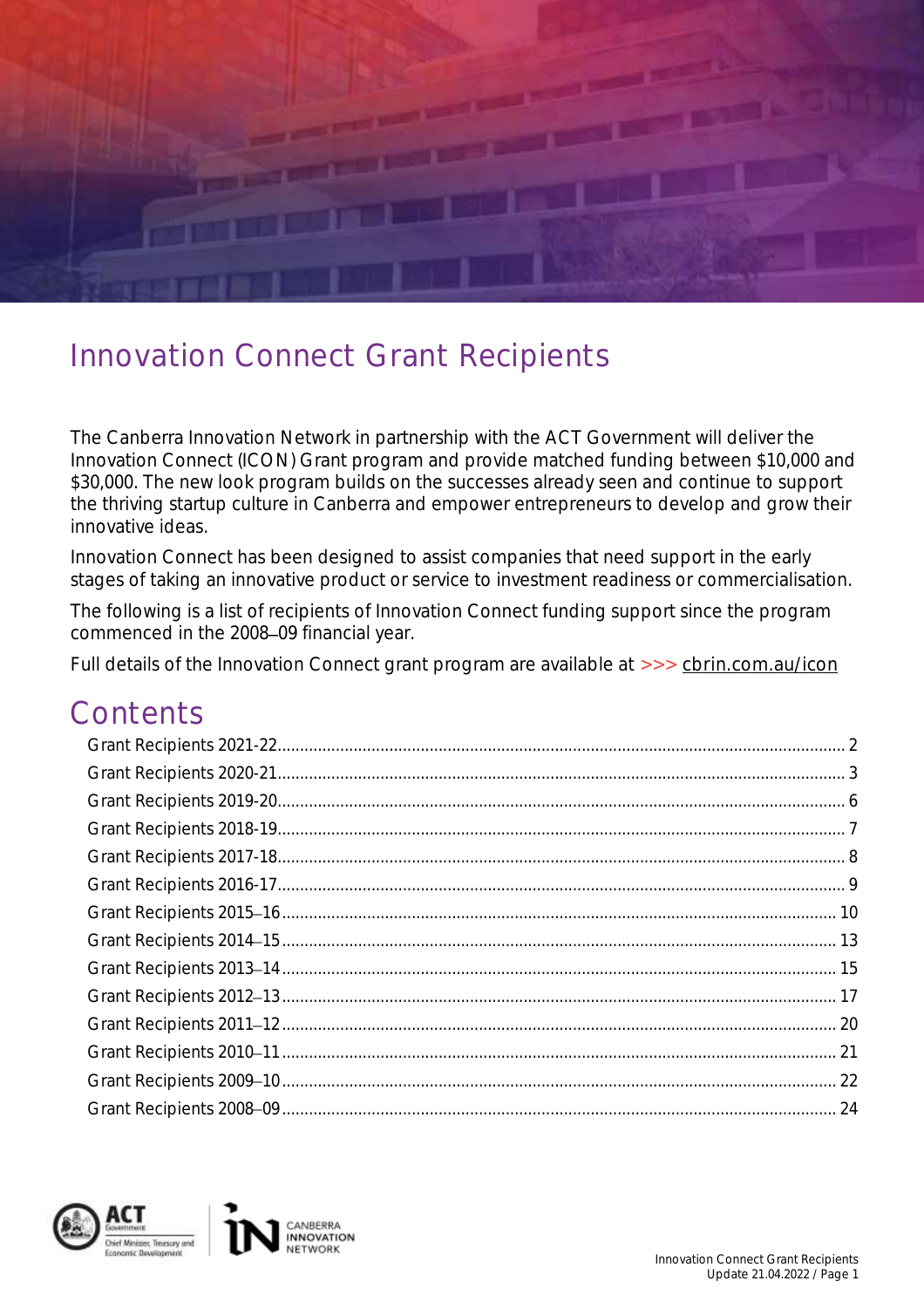### <span id="page-1-0"></span>Grant Recipients 2021-22

### August 2021

| Company                            | Project description                                                                                                                                                                                         | Commitment   |
|------------------------------------|-------------------------------------------------------------------------------------------------------------------------------------------------------------------------------------------------------------|--------------|
| Alfred                             | Alfred is meal tracking service that helps busy people<br>keep a health-focused food diary.                                                                                                                 | \$15,000     |
| Aurabox                            | Aurabox is a cloud-based, medical imaging storage and<br>viewing platform which allows doctors to access a<br>patient's entire imaging history on one platform<br>regardless of where imaging was obtained. | \$30,000     |
| <b>FC Tekkers</b>                  | FC Tekkers is a tech-enabled, soccer-focused family<br>entertainment centre involving soccer challenges,<br>competitions, food and beverage, merchandise, and<br>eSports.                                   | \$15,000     |
| Lift Pass                          | A personal device for snow transport, allowing you<br>access to new slopes and tracks.                                                                                                                      | \$30,000     |
| Membrane<br>Transport<br>Engineers | An Al-powered system using Advancing water<br>separation technologies to turn agricultural wastewater<br>into valuable assets and drought-proof Australian<br>agriculture.                                  | \$30,000     |
| PV Labs                            | Developing machine learning to automate solar panel<br>electroluminescence (EL) image analysis.                                                                                                             | \$30,000     |
| Recruitable Hub                    | To revolutionise the recruitment industry, making it<br>easier for candidates to find great jobs, and hiring<br>managers to quickly find the perfect person.                                                | \$15,000     |
| Viortec                            | A smart surgical clamp aiming to have a major impact<br>on the precision and efficiency of robotic knee<br>replacement surgery.                                                                             | \$30,000     |
|                                    | Total                                                                                                                                                                                                       | \$195,000.00 |

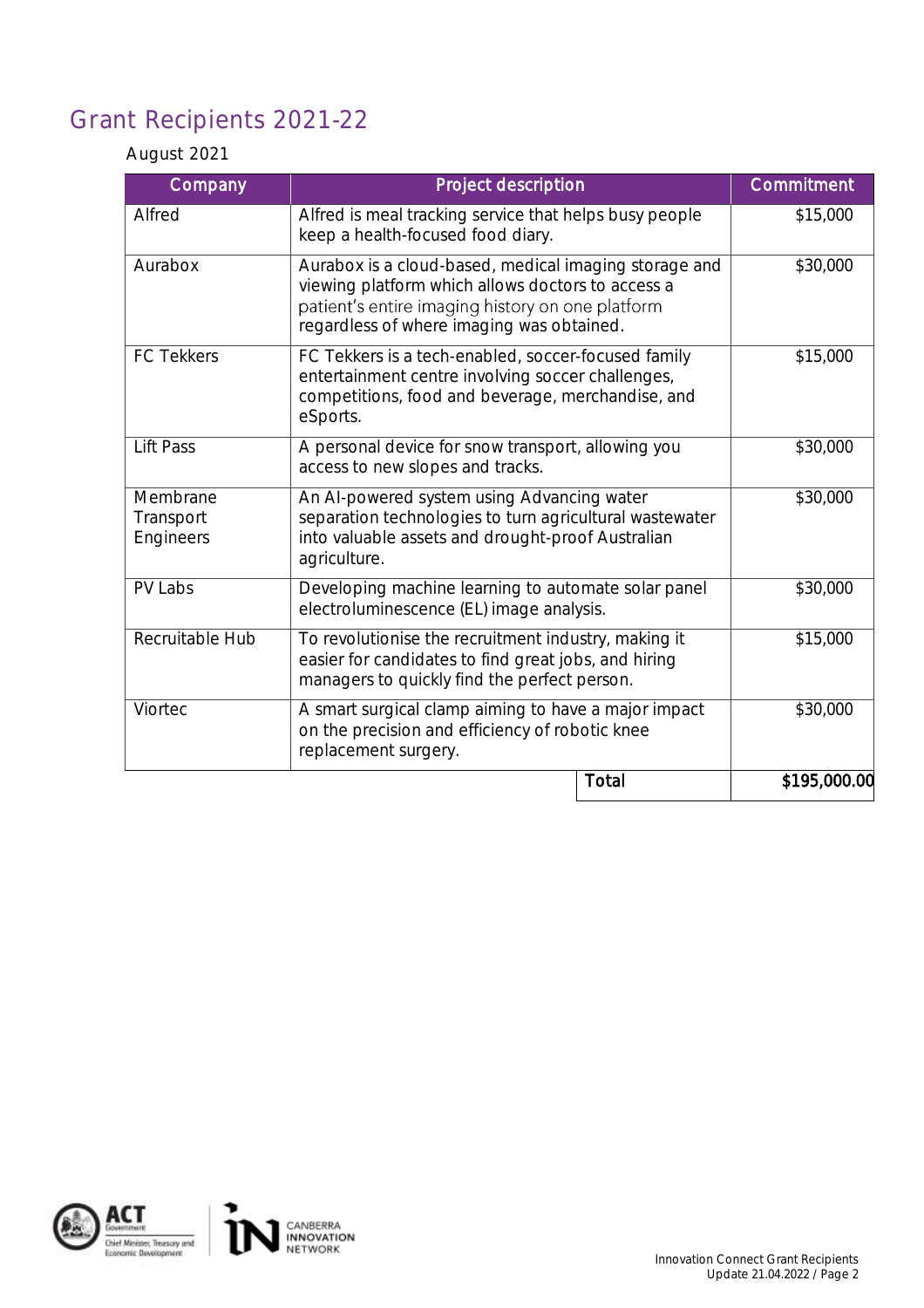### <span id="page-2-0"></span>Grant Recipients 2020-21

### April 2021

| Company                      | Project description                                                                                                                                              | Commitment   |
|------------------------------|------------------------------------------------------------------------------------------------------------------------------------------------------------------|--------------|
| <b>Auditum All</b>           | A streamlined audio description service and App for<br>performance, theatre and film.                                                                            | \$25,000     |
| Bushfire.io                  | A national view of bushfire warnings, fire incidents and<br>critical information people need to protect themselves<br>and their property.                        | \$30,000     |
| Freedom From<br>Chronic Pain | Telehealth platform that enables people worldwide to<br>go beyond managing their pain to actually recovering<br>from most chronic pain conditions.               | \$30,000     |
| S365 by<br>SafeSynergy       | An Al-powered system using computer vision to detect<br>workplace hazards and alert workers in real-time across<br>transport operations and manufacturing sites. | \$23,300     |
| The Joyful<br>Fashionista    | A peer-to-peer shopping website for second-hand and<br>sustainable clothing.                                                                                     | \$17,500     |
| Miiroko                      | A subscription home hair colour, where users can<br>access hairdressers to help select and apply the colour.                                                     | \$30,000     |
| <b>Nomad Atomics</b>         | Fibre based laser system to enable true portable<br>quantum sensors.                                                                                             | \$30,000     |
| Flex EV Systems              | High performance modular vehicle electrification for<br>the most challenging applications demanding zero<br>emissions.                                           | \$23,300     |
| Rexergy                      | Helping small businesses to reduce their energy bills by<br>making sure they are always on the best energy plan.                                                 | \$23,300     |
| <b>STMNA Bioactives</b>      | Software-as-a-service subscription that delivers a<br>personalised, scientifically-proven bioactive compounds<br>that improve health.                            | \$30,000     |
|                              | Total                                                                                                                                                            | \$262,400.00 |

### August 2020

| Company                    | Project description                                                                                                                                                                                           | Commitment |
|----------------------------|---------------------------------------------------------------------------------------------------------------------------------------------------------------------------------------------------------------|------------|
| Agent-99                   | Software platform that gives real estate agents more<br>time to convert higher value sales leads from start to<br>finish while improving trust with vendors through direct<br>and transparent buyer feedback. | \$30,000   |
| Augmented-<br>Intelligence | Fatigue and Cardiovascular monitoring for heavy<br>vehicle drivers using an ECG monitor embedded in the<br>steering wheel.                                                                                    | \$30,000   |
| HeyFritz                   | Data and AI driven peer to peer item hire platform.                                                                                                                                                           | \$30,000   |

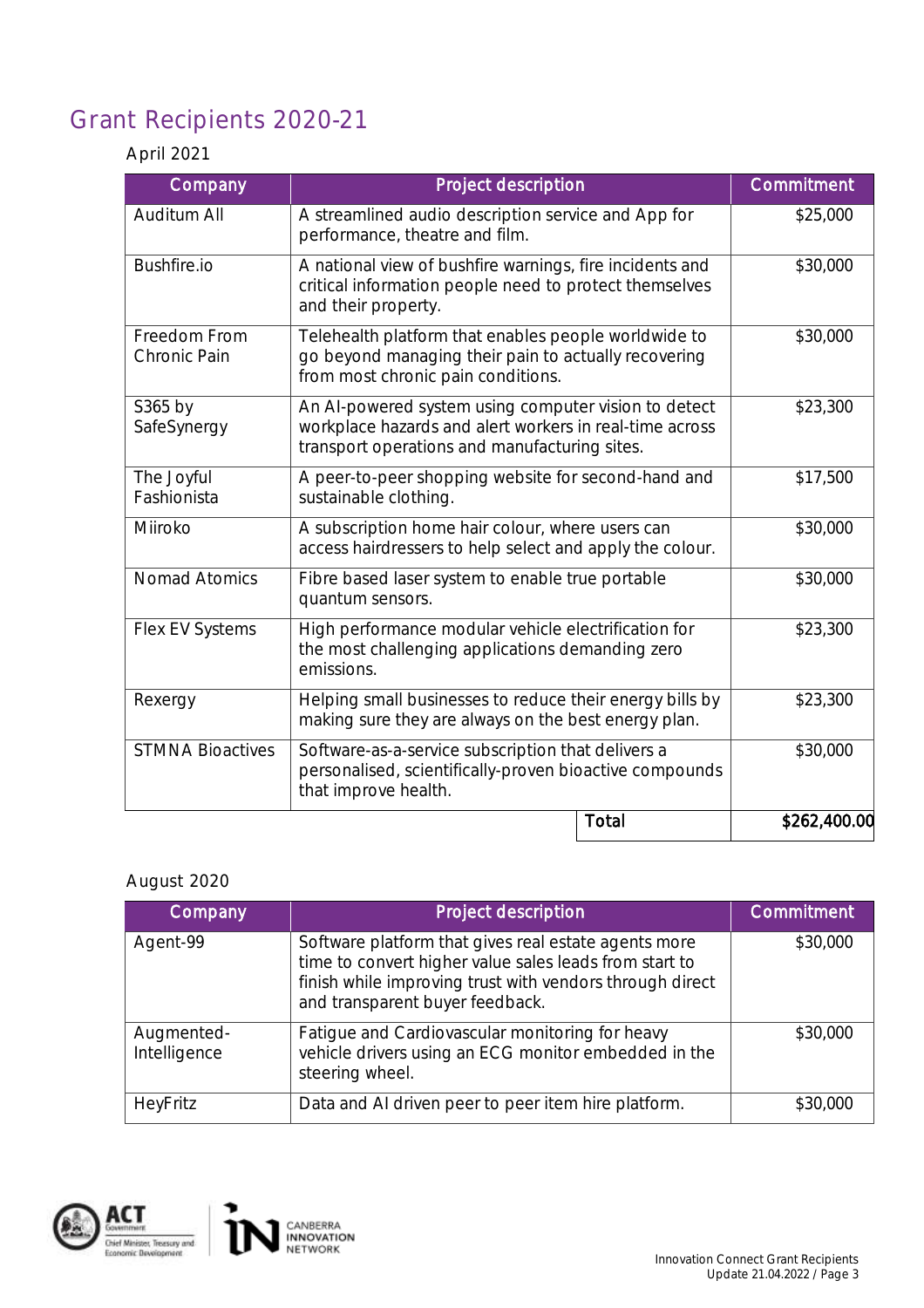| Company                 | Project description                                                                                                                                              | Commitment   |
|-------------------------|------------------------------------------------------------------------------------------------------------------------------------------------------------------|--------------|
| Infinity Avionics       | Offering a flight proven, reconfigurable, and flexible<br>processing platform for cube satellites in the industry's<br>smallest form factor.                     | \$28,000     |
| Maple Glass<br>Printing | Building and launching the world's first glass 3D printer                                                                                                        | \$30,000     |
| Safety Tech 360         | Developing a mobile app that will empower<br>construction workers to improve safety on the worksite<br>by making it easy to report dangerous hazards.            | \$30,000     |
| You.InControl           | Wireless home electrical control system using LoRa<br>technology.                                                                                                | \$30,000     |
| ZaliaFlow               | Privacy preserving tools for developers in organisations<br>to build programs that can use data without decrypting<br>it or taking it off the customer's device. | \$30,000     |
|                         | Total                                                                                                                                                            | \$238,000.00 |

August 2020 - COVID-19 Relief Round (Boosting Innovation Grant)

| Company                               | <b>Project description</b>                                                                                                               | Commitment |
|---------------------------------------|------------------------------------------------------------------------------------------------------------------------------------------|------------|
| CardCastle                            | Automatic card sorting robot for Magic: The Gathering<br>collectible card game                                                           | \$28,600   |
| 3 Mills Bakery                        | Development and distribution of bake-at-home range<br>of artisan pastries                                                                | \$28,600   |
| Altina Drinks                         | $R&D +$ distribution for new range of alcohol-free<br>cocktails                                                                          | \$28,600   |
| <b>Brain Changer</b>                  | Development of software to allow integration and<br>accessibility for clinics, allowing them to engage with<br>the Brain Changer program | \$28,600   |
| <b>Mentis</b><br>Technologies         | Addition for the highly demanded GIF capability to<br>their existing suite of image capture offerings                                    | \$28,600   |
| Evalue <sub>8</sub><br>Sustainability | Evolution of their carbon footprint auditing platform to<br>adapt to corporate needs                                                     | \$28,600   |
| Flex-G                                | Development of MVP for enhanced liquid cooling<br>capability using graphene lattice                                                      | \$28,600   |
| Kinetic<br>Performance                | Development of new weight-room performance<br>analytics tool for high school/college sport coaches                                       | \$28,600   |
| Savvy Technical<br>Solutions          | Evolution of existing product to move into the crane<br>levelling market                                                                 | \$28,600   |
| SignOnSite                            | Product expansion into the New Zealand construction<br>industry as well as R&D                                                           | \$28,600   |

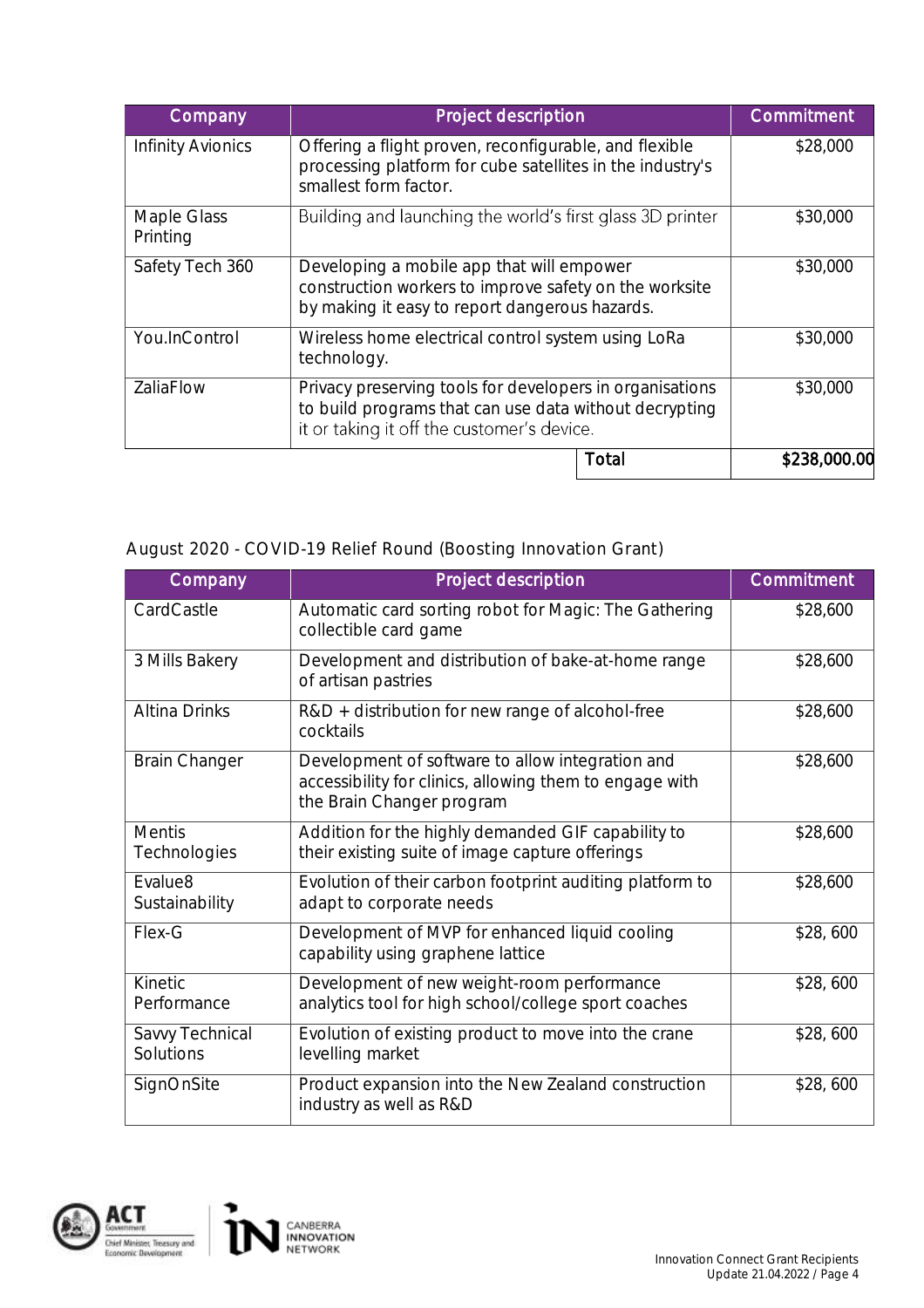| Company        | Project description                                                                          | <b>Commitment</b> |
|----------------|----------------------------------------------------------------------------------------------|-------------------|
| <b>XMentum</b> | R&D and deployment of 3D rendering technology to<br>assess road and infrastructure integrity | \$28,600          |
|                | Total                                                                                        | \$314,600.00      |

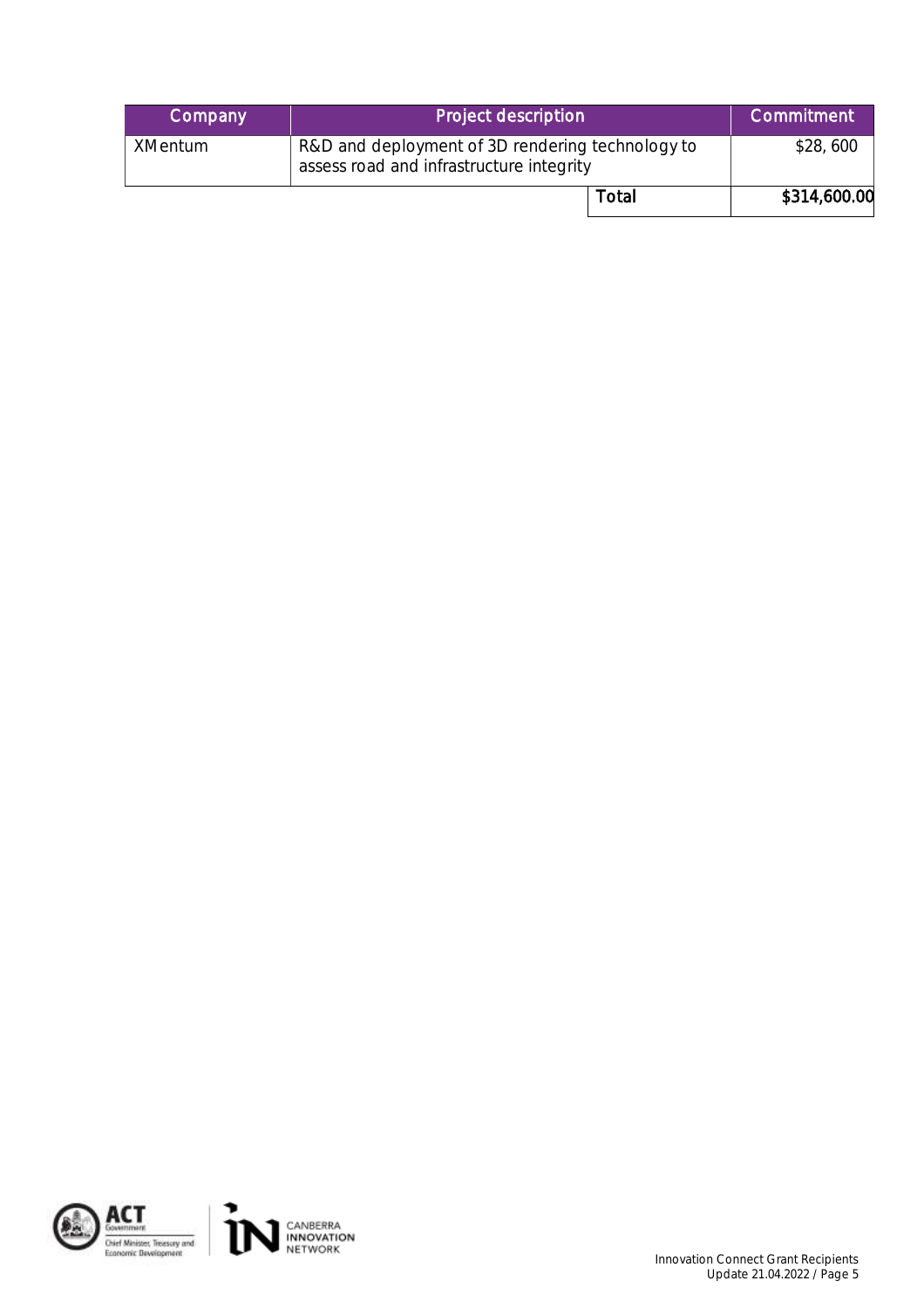# <span id="page-5-0"></span>Grant Recipients 2019-20

### April 2020

| Company                         | Project description                                                                                                            | Commitment   |
|---------------------------------|--------------------------------------------------------------------------------------------------------------------------------|--------------|
| <b>Castlepoint Systems</b>      | Software platform using AI to read, register and<br>regulate records through a central portal                                  | \$30,000     |
| Ethitrade                       | Blockchain based food provenance platform                                                                                      | \$30,000     |
| FungiCo Mushroom<br>Leather     | Sustainable fungi leather to replace animal leather in<br>fashion                                                              | \$30,000     |
| Heaps Normal                    | Non-alcoholic craft beer using new brewing methods<br>to achieve appealing flavours                                            | \$30,000     |
| Quantum Brilliance              | Room temperature quantum computing using the<br>unique properties of diamond                                                   | \$30,000     |
| <b>SIHQ</b>                     | Combines an automated booking platform, video<br>conferencing, practice management tools and data<br>analytics                 | \$30,000     |
| Underwater<br><b>Baitsetter</b> | Device which delivers commercial baited hooks deep<br>underwater by stealth to prevent bait loss and<br>unnecessary bird loss. | \$30,000     |
| WorldStack                      | Image recognition software                                                                                                     | \$30,000     |
| Zen Ex Machina                  | App that digitalises team agility process assessment<br>and provides suggested learning paths and<br>improvement goals         | \$30,000     |
|                                 | Total                                                                                                                          | \$270,000.00 |

### September 2019

| Company                            | Project description                                                                          | Commitment   |
|------------------------------------|----------------------------------------------------------------------------------------------|--------------|
| CardCastle                         | Automatic card sorting robot for Magic: The Gathering<br>collectible card game               | \$30,000     |
| CHELTech                           | Carbon electrodes to produce hydrogen using<br>electrolysis                                  | \$30,000     |
| <b>ECOBUOY</b>                     | Floating platform using ultraviolet & ultrasonic<br>filtration to mitigate algal blooms      | \$30,000     |
| Selectr                            | Software tool to support sports clubs with squad<br>selection                                | \$30,000     |
| Send and Shred                     | Secure document destruction service                                                          | \$30,000     |
| <b>Space Services</b><br>Australia | Digital twin software coupled with physical twin testing<br>for small spacecraft             | \$30,000     |
| The Healthy Eating<br>Hub          | Online healthy eating program using incremental habit<br>building                            | \$30,000     |
| The Helpful Machine                | Assistive device that automatically stores and retrieves<br>items from out-of-reach shelving | \$30,000     |
|                                    | Total                                                                                        | \$240,000.00 |

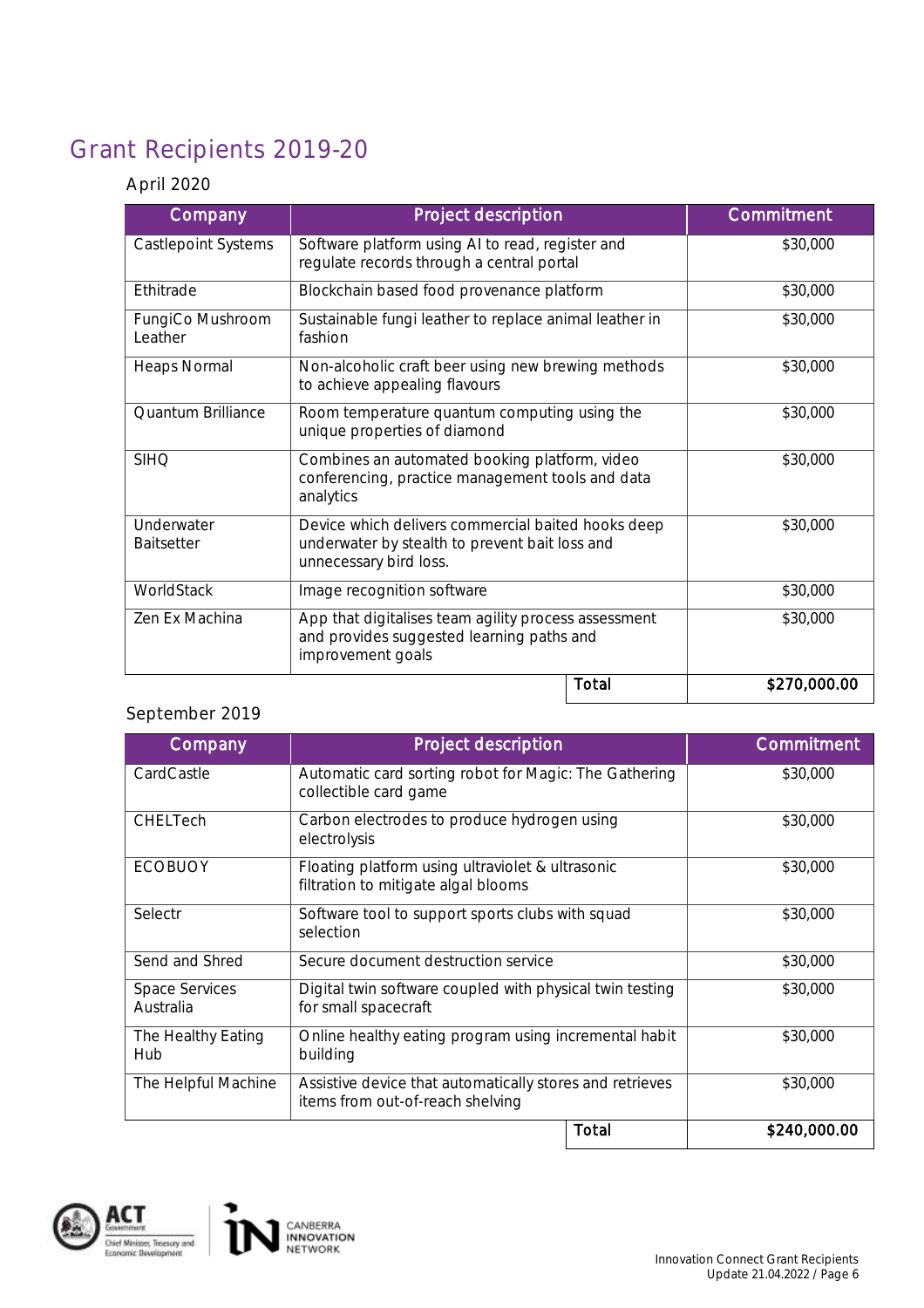### <span id="page-6-0"></span>Grant Recipients 2018-19

### March 2019

| Company                            | Project description                                                    | Commitment   |
|------------------------------------|------------------------------------------------------------------------|--------------|
| Altina Drinks Pty Ltd              | Zero proof craft cocktail manufacturer                                 | \$30,000     |
| Ms Pink Enterprises<br>Pty Ltd     | e-Health platform for delivering secure trauma therapy                 | \$30,000     |
| PentaQuest Pty Ltd                 | Gamification design services                                           | \$30,000     |
| Pitch Ready<br>(Australia) Pty Ltd | Testing system to reduce ACL injury risk                               | \$30,000     |
| Recovery VR Pty Ltd                | Virtual reality stroke rehabilitation program                          | \$30,000     |
| Buoy Fishing Pty Ltd               | Modular fishing lure system                                            | \$30,000     |
| <b>INRG Pty Ltd</b>                | Carbon emission reporting and recommendation tool                      | \$30,000     |
| Report Hero Pty Ltd                | Student end-of-year report building mobile<br>application for teachers | \$10,000     |
|                                    | Total                                                                  | \$220,000.00 |

#### November 2018

| Company                            | Project description                                       |  | <b>Commitment</b> |
|------------------------------------|-----------------------------------------------------------|--|-------------------|
| <b>Brivvio Pty Ltd</b>             | Video branding and publishing tool                        |  | \$30,000          |
| Hayley Teasdale                    | Balance improvement device                                |  | \$28,000          |
| <b>Examine Group Pty</b><br>Ltd    | Automated legislative and policy information alerts       |  | \$20,000          |
| Smart Blox Pty Ltd                 | Deployable solar power micro-grid                         |  | \$30,000          |
| PPB Technology Pty<br>Ltd          | Rapid lactose detection system                            |  | \$30,000          |
| Consolidated<br>Composites Pty Ltd | High performance crutches made from advanced<br>materials |  | \$30,000          |
|                                    | Total                                                     |  | \$168,000.00      |

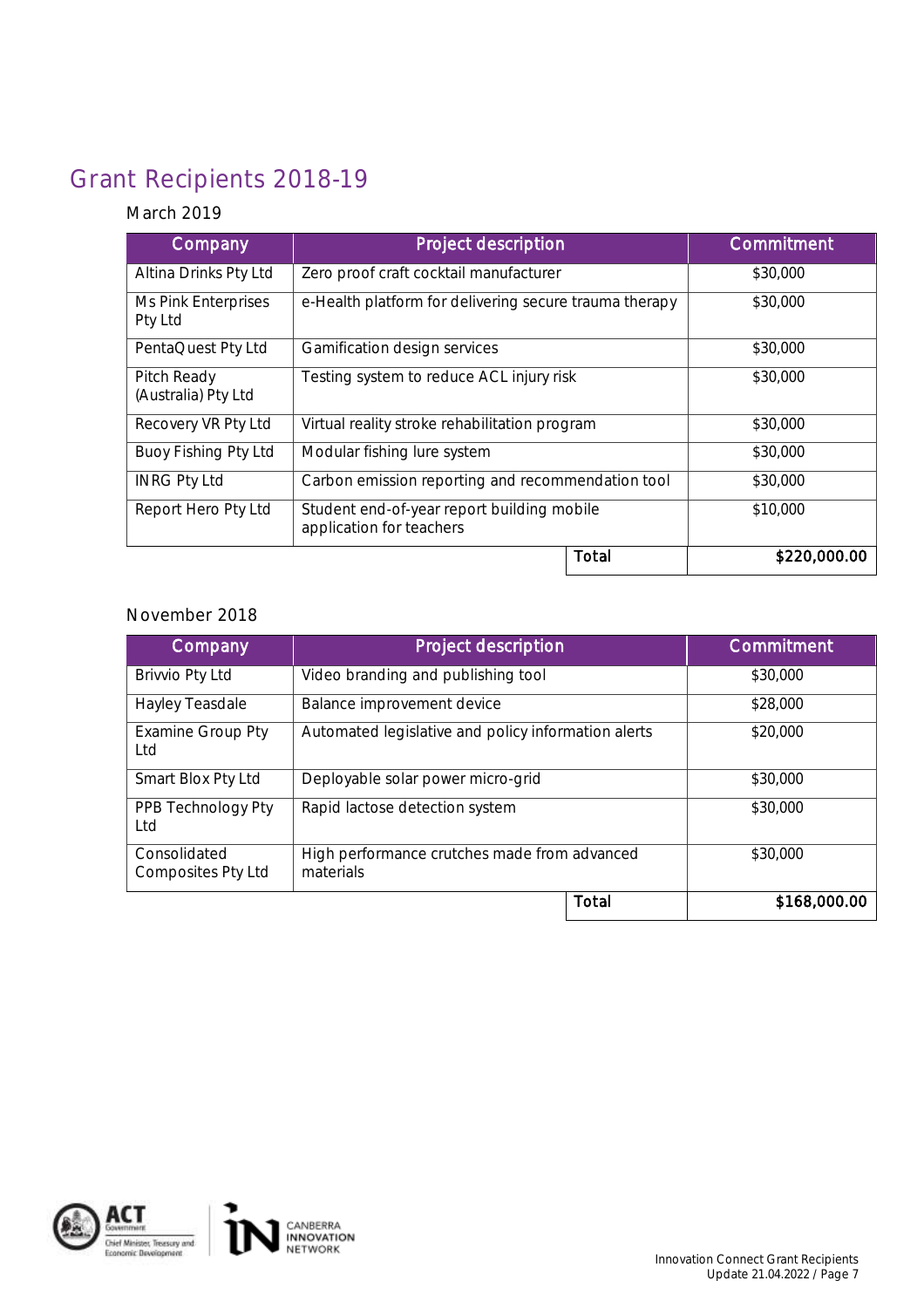## <span id="page-7-0"></span>Grant Recipients 2017-18

| Company                                    | Project description                                               | <b>Grant category</b>  | Commitment           |
|--------------------------------------------|-------------------------------------------------------------------|------------------------|----------------------|
| Flex-G Pty Ltd                             | Nanofluid coolant for electrified<br>systems                      | Proof of<br>Technology | \$30,000             |
| Cingulan Pty Ltd                           | Satellite tracking solution                                       | Proof of<br>Technology | \$30,000             |
| Mr Dennis Levy                             | Early detection of bush fires and<br>electrical power line faults | Proof of<br>Technology | \$30,000             |
| Emudent<br>Technologies Pty Ltd            | Dental automation                                                 | Proof of<br>Technology | \$30,000             |
| <b>GC Precision</b><br>Development Pty Ltd | Firearm suppressor                                                | Proof of<br>Technology | \$30,000             |
| This is Plumbing                           | Toilet siphon                                                     | Proof of<br>Technology | \$5,000              |
| Safrican Pty Ltd                           | VR ADHD therapy                                                   | Proof of<br>Technology | \$20,000             |
| Fillearth Pty Ltd                          | Solar cooker                                                      | Renewables             | \$10,000             |
| Serious Futures                            | C02peration climate science game                                  | Renewables             | \$30,000             |
| <b>Energy Storage</b><br>Rights            | One lake pumped hydro                                             | Renewables             | $\overline{$}30,000$ |
| Re:Start Charging<br>Services Pty Ltd      | On demand EV charging service                                     | Renewables             | \$27,000             |
| Smart Blox Pty Ltd                         | Solar Blox                                                        | Renewables             | \$20,000             |
|                                            |                                                                   | Total                  | \$292,000            |

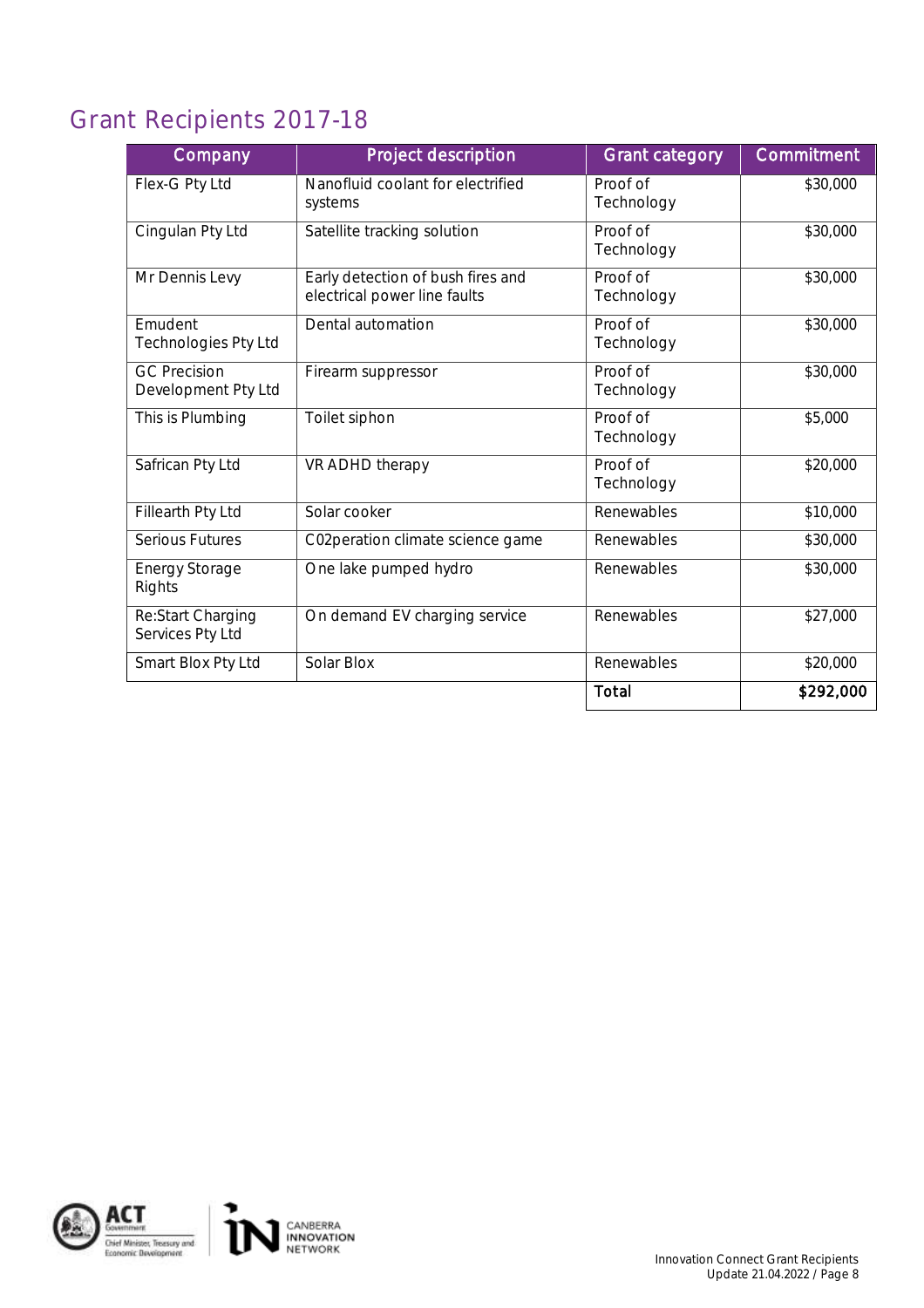## <span id="page-8-0"></span>Grant Recipients 2016-17

| Company                                           | Project description                                                                                                                                                                                                                                                 | <b>Grant category</b>  | Commitment |
|---------------------------------------------------|---------------------------------------------------------------------------------------------------------------------------------------------------------------------------------------------------------------------------------------------------------------------|------------------------|------------|
| Wildlife Drones Pty<br>Ltd                        | Translating the world's first robotic<br>radio-tracking drone prototype into a<br>commercial product service system.                                                                                                                                                | Proof of<br>Technology | \$30,000   |
| Pixileted Induction Pty<br>Ltd                    | Wireless charging tables: automatically<br>charge a smartphone placed anywhere<br>on the surface.                                                                                                                                                                   | Proof of<br>Technology | \$30,000   |
| Karma Wiki Pty Ltd                                | Karma is an online platform for writing<br>and sharing open letters. Karma's<br>mission is to become the home of<br>gratitude online.                                                                                                                               | Proof of<br>Technology | \$30,000   |
| <b>Perimeter Securities</b><br>Industries Pty Ltd | The development of functional<br>software to provide for the secure,<br>confidential aggregation of data being<br>collected across the ACT by aged care<br>facilities and other organizations using<br>the Balance Mat to measure the<br>balance ability of people. | Proof of<br>Technology | \$30,000   |
| <b>DIY Custom Kitchens</b><br>Pty Ltd             | The development of CabSketch: a<br>custom design joinery solution.                                                                                                                                                                                                  | Proof of<br>Technology | \$30,000   |
| <b>Little Products</b>                            | The development of Chair Adapter: a<br>children's booster seat with adjustable<br>foot and back support that fits on any<br>chair, anywhere.                                                                                                                        | Proof of<br>Technology | \$30,000   |
| Arcturus Dynamics                                 | The Titan Power System is a hydrogen<br>fuel cell based architecture that is<br>designed for specialised applications<br>with the aim of delivering greater<br>energy density then what is currently<br>available with current lithium based<br>technology.         | Renewables             | \$30,000   |
| Mitra Solar<br>Concentrators                      | Development a prototype of the<br>capabilities of a parabolic solar<br>concentrator via a computer simulated<br>three dimensional model of off angle<br>reflections from a parabolic reflector.                                                                     | Renewables             | \$30,000   |
| PV Lab Australia                                  | Solar panel quality reports for<br>consumers. This project will develop an<br>online service or app to provide<br>product quality reports on the most<br>commonly used solar panel brands and<br>models offered in consumer<br>installations.                       | Renewables             | \$27,093   |
|                                                   |                                                                                                                                                                                                                                                                     | Total                  | \$237,093  |

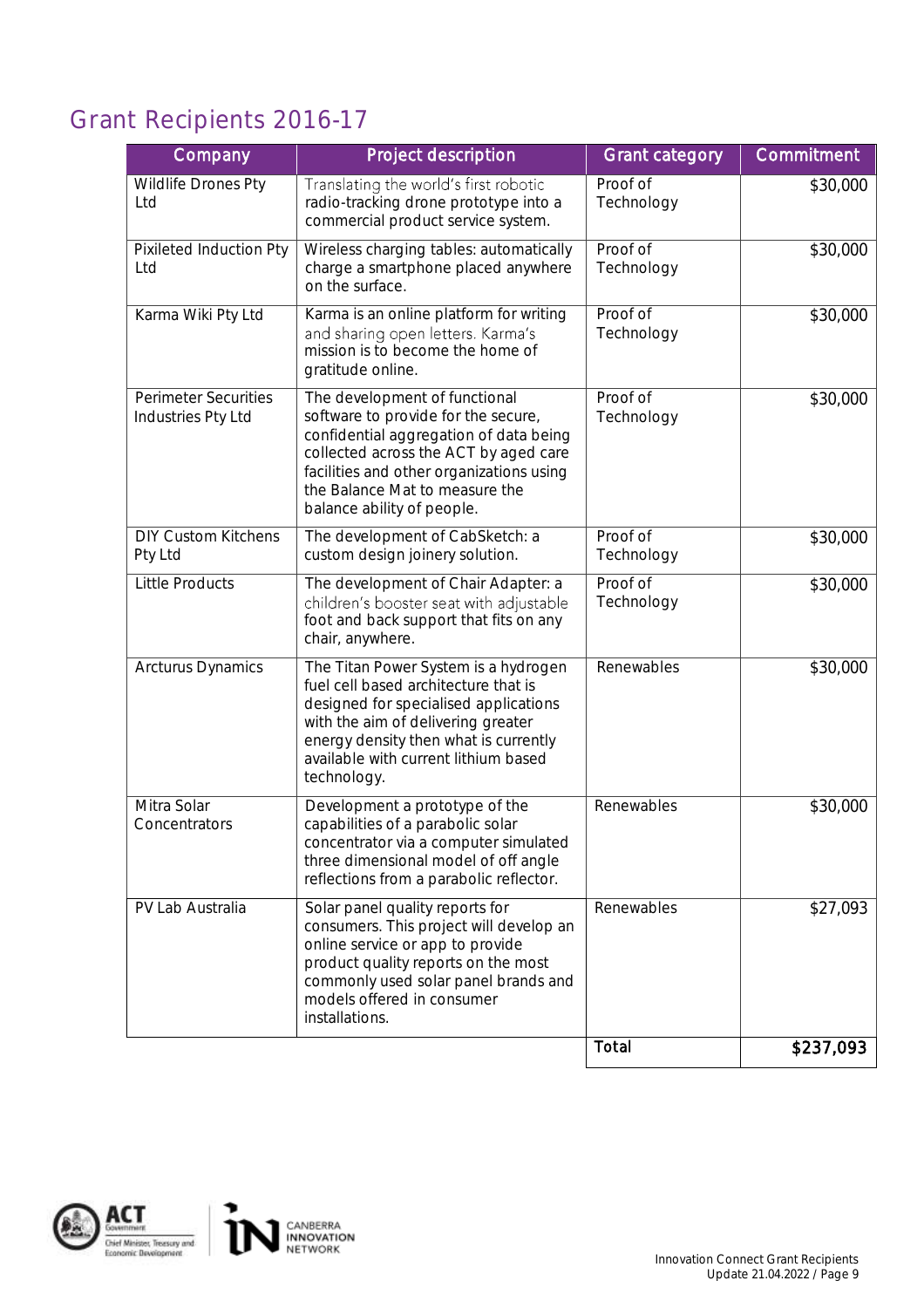### <span id="page-9-0"></span>Grant Recipients 2015-16

| Company                          | Project description                                                                                                                                                                                                                                                   | <b>Grant category</b>  | Commitment |
|----------------------------------|-----------------------------------------------------------------------------------------------------------------------------------------------------------------------------------------------------------------------------------------------------------------------|------------------------|------------|
| SoapDrones Pty<br>Ltd            | SOAPdrones designs and develops<br>cutting-edge drone technology for<br>military and commercial use.<br>Our immediate focus is drone technology<br>that will allow transport of goods<br>weighing at least 10kg for up to three<br>hours, and all with vertical lift. | Proof of<br>Technology | \$30,000   |
| Vendome<br>Consulting Pty Ltd    | A distributed language learning platform<br>that allows teachers and learning<br>institutions to support students with<br>learning pronunciation outside the<br>classroom.                                                                                            | Proof of<br>Technology | \$30,000   |
| Aid Practice Pty<br>Ltd          | Aidapp.io is a mobile and software<br>application to enable better, faster and<br>more equitable exchanges between<br>practitioners working in developing<br>countries.                                                                                               | Proof of<br>Technology | \$30,000   |
| Record Time Pty<br>Ltd           | Record Time - a paperless docketing<br>solution - anytime, anywhere.                                                                                                                                                                                                  | Proof of<br>Technology | \$30,000   |
| Today's Plan Pty<br>Ltd          | The Integrated Training Centre (ITC) is a<br>white-labelled version of the Today's Plan<br>training system, specifically tailored for<br>integration with a cycling technology<br>device manufacturer.                                                                | Proof of<br>Technology | \$30,000   |
| Goterra Pty Ltd                  | GOTs-Feed is pellets or meal made from<br>Black Solider Fly larvae that has been<br>through an extrusion process. GOTsDirt is<br>a health and nutritious soil supplement<br>made from larvae waste. GOTsRubbish is<br>our food waste collection service.              | Proof of<br>Technology | \$30,000   |
| Poppin Code                      | Poppin Code is an online school to help<br>kids learn about coding and digital<br>technology. The content is fun, well-<br>researched, it feels personal and it aligns<br>with the new Australian Curriculum for<br>Digital Technologies.                             | Proof of<br>Technology | \$24,000   |
| AxSys<br>Performance Pty<br>Ltd  | The AxSys GPS is an elite Sport GPS<br>targeting performance analysis for the<br>aspiring amateur and talent identification<br>athlete at a consumer price.                                                                                                           | Proof of<br>Technology | \$30,000   |
| Rockstars and<br>Royalty Pty Ltd | An online collection of high quality, highly<br>customisable special occasion dress in<br>the Rockstars and Royalty signature<br>vintage-inspired style that will be<br>available in a large range of standard and<br>custom sizes.                                   | Proof of<br>Technology | \$30,000   |

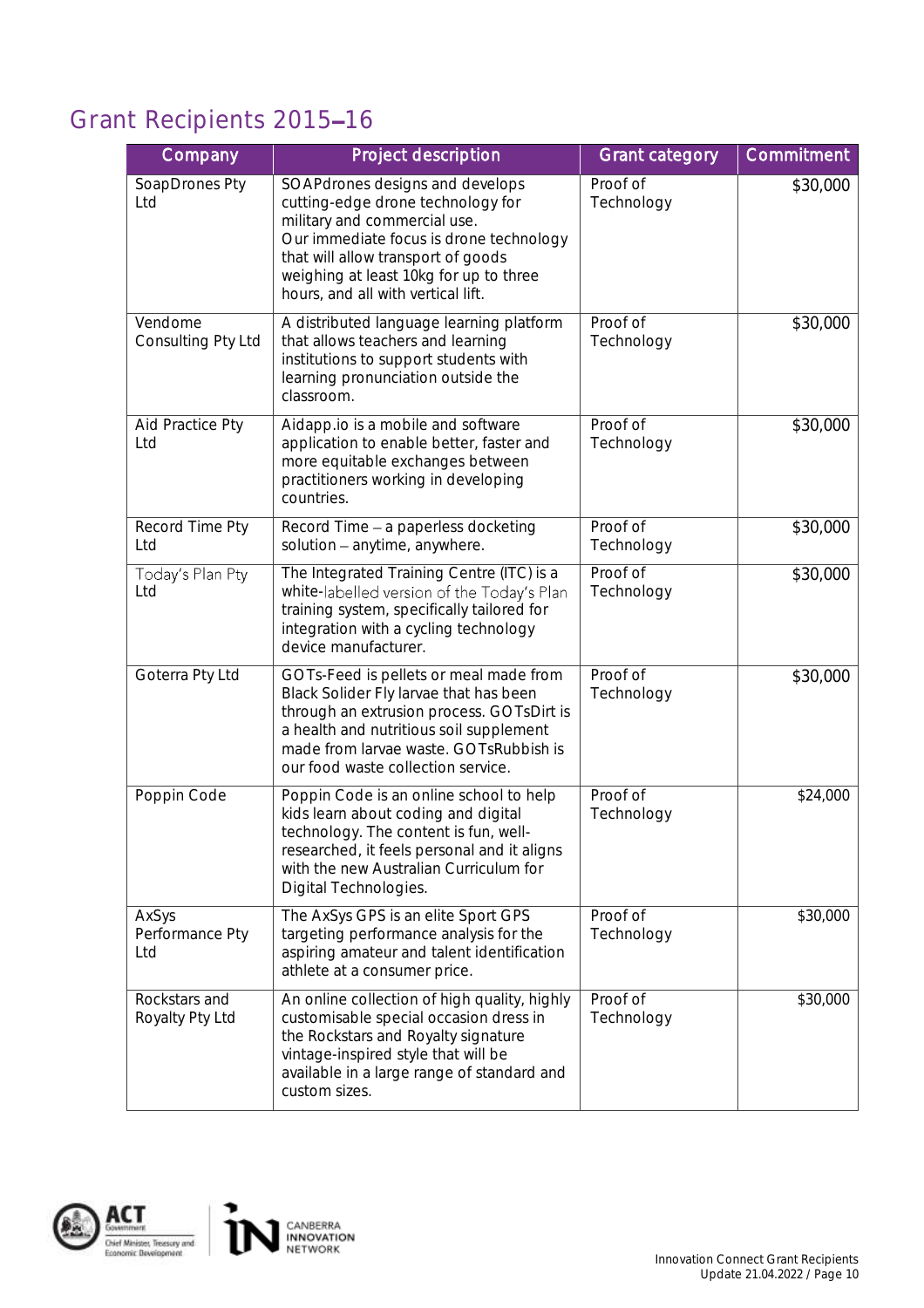| Company                                                       | Project description                                                                                                                                                                                                                                                                                                         | <b>Grant category</b>      | Commitment |
|---------------------------------------------------------------|-----------------------------------------------------------------------------------------------------------------------------------------------------------------------------------------------------------------------------------------------------------------------------------------------------------------------------|----------------------------|------------|
| The Trustee for<br>Austra Rose Trust                          | LuminAUZ - Environmentally friendly<br>electroluminescent paint suitable for<br>three dimensional objects, signage and<br>lighting solutions                                                                                                                                                                                | Proof of<br>Technology     | \$10,000   |
| Hollie Bell                                                   | Develop climb stopper an economical<br>way to improve balcony safety with a fast<br>and simple set up.                                                                                                                                                                                                                      | Accelerating<br>Innovation | \$10,000   |
| Lightning Rock Pty<br>Ltd                                     | Marble Mountain is a 3D platform<br>computer game that takes advantage of<br>Virtual Reality technology to blend retro<br>arcade game play with a modern<br>cinematic adventure.                                                                                                                                            | Accelerating<br>Innovation | \$5,500    |
| M&T Kendall Pty<br>Ltd                                        | H2Protein is a low-carb flavoured protein<br>water with electrolytes.                                                                                                                                                                                                                                                       | Accelerating<br>Innovation | \$7,000    |
| Document<br>Modeling Pty Ltd                                  | The Intelligent Composition Engine (ICE)<br>is desktop software that helps lawyers<br>write contracts faster, with a high level of<br>integrity.                                                                                                                                                                            | Accelerating<br>Innovation | \$7,000    |
| Mobflic Pty Ltd                                               | Mobflic transforms ordinary users into<br>storytellers. Mobflic offers users a range<br>of exciting scripts written by professional<br>storytellers and directors. These scripts<br>guide users on which shots to take then<br>Mobflic stitches these shots together<br>applying the latest in post-production<br>features. | Accelerating<br>Innovation | \$10,000   |
| Sega Electric                                                 | An innovative motor controller<br>technology for sensorless, brushless DC<br>electric motors.                                                                                                                                                                                                                               | Accelerating<br>Innovation | \$10,000   |
| NatureMapr                                                    | NatureMapr helps organizations collect,<br>manage and analyse information from the<br>natural world.                                                                                                                                                                                                                        | Accelerating<br>Innovation | \$9,980    |
| Rollercoaster<br>Digital Pty Ltd                              | Jaja makes it easy to connect with people<br>and manage contacts, on any platform, in<br>the same place, using one tool.                                                                                                                                                                                                    | Proof of<br>Technology     | \$39,061   |
| Lighthouse<br><b>Business</b><br>Innovation Centre<br>Limited | StartUp Realm is an interactive platform<br>that engages educators and students in<br>the process of innovation.                                                                                                                                                                                                            | Proof of<br>Technology     | \$41,000   |
| <b>Diabetes</b><br>Domination Pty<br>Ltd                      | The product removes and stores blood<br>testing strips after using a meter to test<br>the blood glucose levels.                                                                                                                                                                                                             | Proof of<br>Technology     | \$27,100   |
| Trevaa Pty Ltd                                                | Trevaa is a new approach to travel<br>planning: it helps you decide what to see<br>and book - and makes travel about you,<br>again.                                                                                                                                                                                         | Proof of<br>Technology     | \$45,000   |

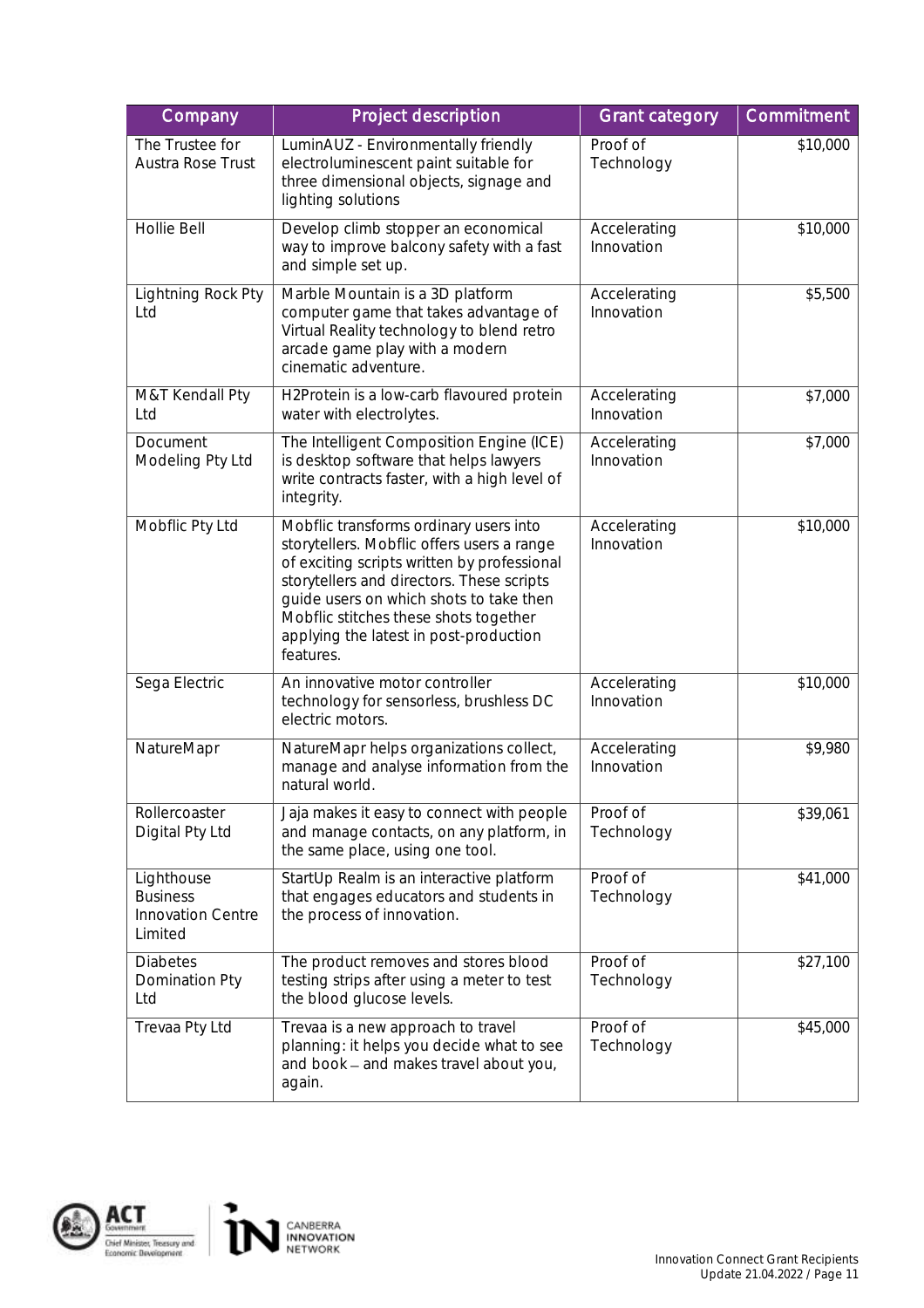| Company                                               | Project description                                                                                                                                                                                                                                                                                                                                                                              | <b>Grant category</b>      | Commitment |
|-------------------------------------------------------|--------------------------------------------------------------------------------------------------------------------------------------------------------------------------------------------------------------------------------------------------------------------------------------------------------------------------------------------------------------------------------------------------|----------------------------|------------|
| Air Realty                                            | Air Realty allows anyone to build a real<br>estate sales package then sell their<br>property with or without a professional<br>sales agent.                                                                                                                                                                                                                                                      | Proof of<br>Technology     | \$45,000   |
| Ambe<br><b>Engineering Pty</b><br>Ltd                 | <b>ECON SLAB is an Insulated Concrete</b><br>Thermal Mass Slab System which places<br>the insulation on the underside and<br>edges of the concrete slab and prevents<br>the leakage of energy to the earth and<br>further enables the concrete slab to<br>absorb, store and later release thermal<br>energy to achieve substantial energy<br>savings while improving occupant<br>comfort levels. | Proof of<br>Technology     | \$45,000   |
| Linktap Pty Ltd                                       | A low power, battery-operated wireless<br>watering timer that can be easily<br>programmed and controlled through<br>mobile phones anywhere, anytime.                                                                                                                                                                                                                                             | Proof of<br>Technology     | \$45,000   |
| Pendulum<br><b>Technology Pty</b><br>Ltd              | The development of a scraping algorithm<br>and market testing for the Bindle App.                                                                                                                                                                                                                                                                                                                | Accelerating<br>Innovation | \$10,000   |
| Burnology Pty Ltd                                     | Commercialisation of Burnology Unite.                                                                                                                                                                                                                                                                                                                                                            | Accelerating<br>Innovation | \$10,000   |
| <b>Agincourt Bio</b><br>Consulting                    | The development of an IP strategy for the<br>REVAC diagnostic test kit.                                                                                                                                                                                                                                                                                                                          | Accelerating<br>Innovation | \$10,000   |
| <b>HLS Vehicle</b><br><b>Customisation Pty</b><br>Ltd | Conrod - a connected hardware device<br>designed to add intelligence and<br>automation to otherwise feature-limited<br>vehicles.                                                                                                                                                                                                                                                                 | Proof of<br>Technology     | \$50,000   |
| Questagame                                            | Questagame is a mobile adventure game<br>based on identifying species in the<br>natural environment.                                                                                                                                                                                                                                                                                             | Proof of<br>Technology     | \$47,500   |
| Health-Innovate<br>Pty Ltd                            | An online marketplace for health<br>innovation connecting researchers,<br>consumers, health trial candidates,<br>investors, governments and public health<br>organizations.                                                                                                                                                                                                                      | Proof of<br>Technology     | \$30,000   |
| <b>HACT Pty Ltd</b>                                   | An online platform for 10-17 year olds<br>that fosters an on-going engagement<br>with digital-enabled technologies.                                                                                                                                                                                                                                                                              | Proof of<br>Technology     | \$35,000   |
| CoachLive                                             | The development of a set of internet<br>connected sensors and associated<br>support for rowing boats. The project<br>aims to improve the performance of<br>athletes and coaches alike through better<br>measurement and analysis.                                                                                                                                                                | Proof of<br>Technology     | \$40,550   |
|                                                       |                                                                                                                                                                                                                                                                                                                                                                                                  | Total                      | \$853,691  |

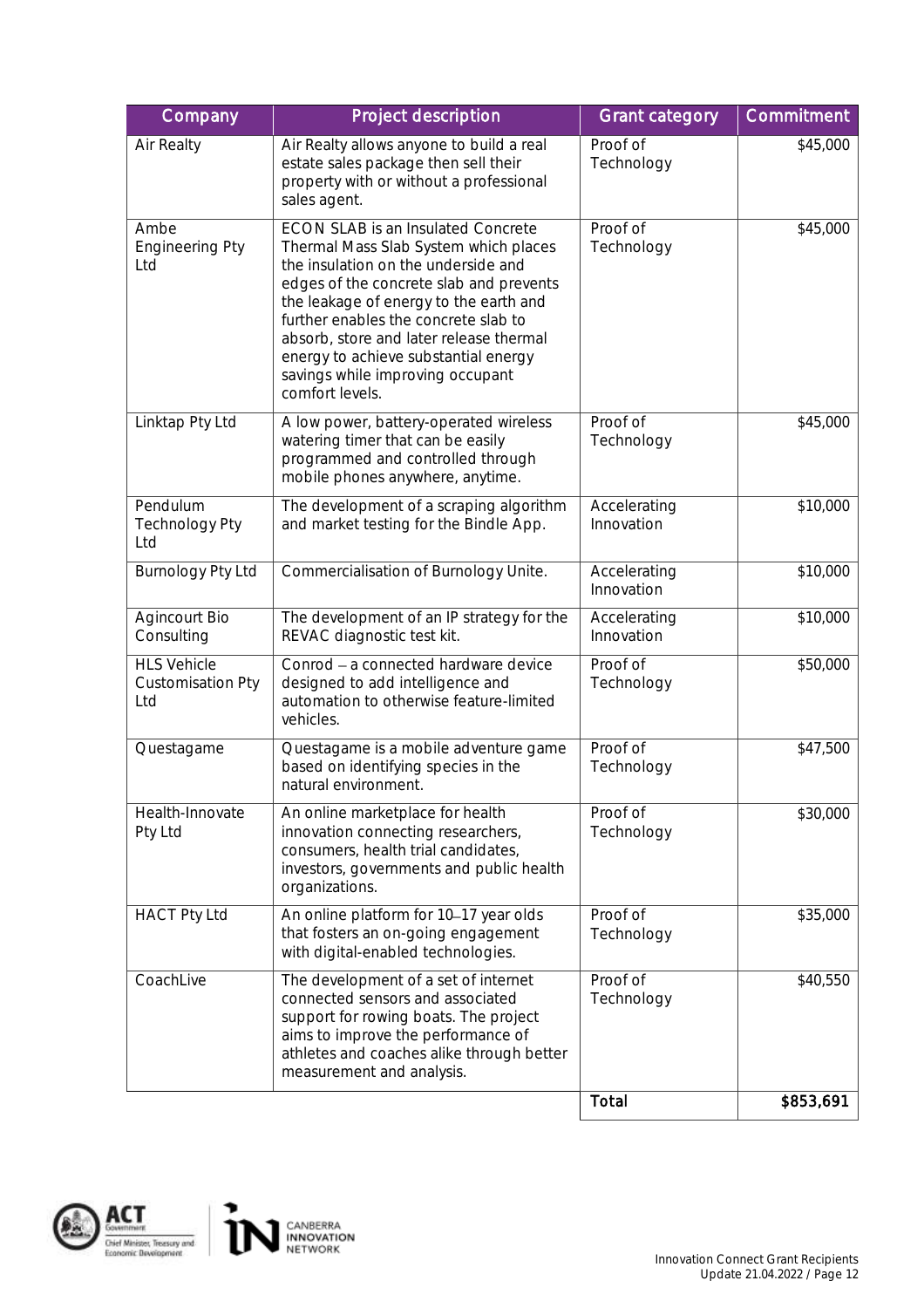### <span id="page-12-0"></span>Grant Recipients 2014-15

| Company                                  | Project description                                                                                                                                                                                                                                                                    | <b>Grant category</b>      | Commitment           |
|------------------------------------------|----------------------------------------------------------------------------------------------------------------------------------------------------------------------------------------------------------------------------------------------------------------------------------------|----------------------------|----------------------|
| AxSys<br>Performance Pty<br>Ltd          | Pump and Virtual Personal Trainer - a<br>wearable electronic gym training aid                                                                                                                                                                                                          | Proof of Technology        | \$35,000             |
| Dr Jackson<br>Thomas                     | An innovative dermatological solution to<br>scabies                                                                                                                                                                                                                                    | Proof of Technology        | \$50,000             |
| Platypus<br>Instruments                  | Portable Pocket Inverter - allowing<br>convenient fault trip time testing of<br>residual current devices as required by<br>electrical safety regulations                                                                                                                               | Proof of Technology        | \$41,500             |
| Newman Events<br>Pty Ltd                 | An online conference and event venue<br>search system                                                                                                                                                                                                                                  | Proof of Technology        | \$25,000             |
| Cycrete Pty Ltd                          | A concrete agitator bowl cleaning<br>additive                                                                                                                                                                                                                                          | Clean Technology           | \$50,000             |
| Elementice                               | Automated camera system trial that<br>allows real-time capture and upload to<br>social media of branded business<br>promotional images                                                                                                                                                 | Proof of Technology        | \$30,000             |
| Dr Moses Muti                            | Safari Medical - a web-based travel<br>health service                                                                                                                                                                                                                                  | Proof of Technology        | $\overline{$}25,500$ |
| Neversleep Pty<br>Ltd                    | The production and trial of the<br>CoolSense Coolroom Monitoring System                                                                                                                                                                                                                | Accelerating<br>Innovation | \$10,000             |
| Burnology Pty Ltd                        | A web-based collaborative mapping and<br>intelligence management system for use<br>before, during and after emergency<br>incidents                                                                                                                                                     | Proof of Technology        | \$25,000             |
| Davoodi Pty Ltd                          | The development of AutoMed - an<br>automatic, self-adjusting medication<br>system for livestock complete with a<br>mobile and cloud-based management<br>system and data recorder                                                                                                       | Proof of Technology        | \$50,000             |
| Ezygene Pty Ltd                          | Development of a DNA diagnostic kit for<br>identification of Pseudomonas bacteria<br>suitable for commercial sale                                                                                                                                                                      | Proof of Technology        | \$25,000             |
| Rosemark Water<br>Tanks                  | The development of a full scale working<br>prototype of an innovative water storage<br>solution designed to remove space, cost<br>and aesthetic barriers to greater water<br>tank adoption                                                                                             | Proof of Technology        | \$20,000             |
| Pendulum<br><b>Technology Pty</b><br>Ltd | Bindle the new way to travel. A mobile<br>application that leverages crowd sourced<br>information to help users help<br>themselves. Bindle enables travellers to<br>connect with one another around the<br>world and revolutionises the traditional<br>travel guide as it stands today | Proof of Technology        | \$25,000             |

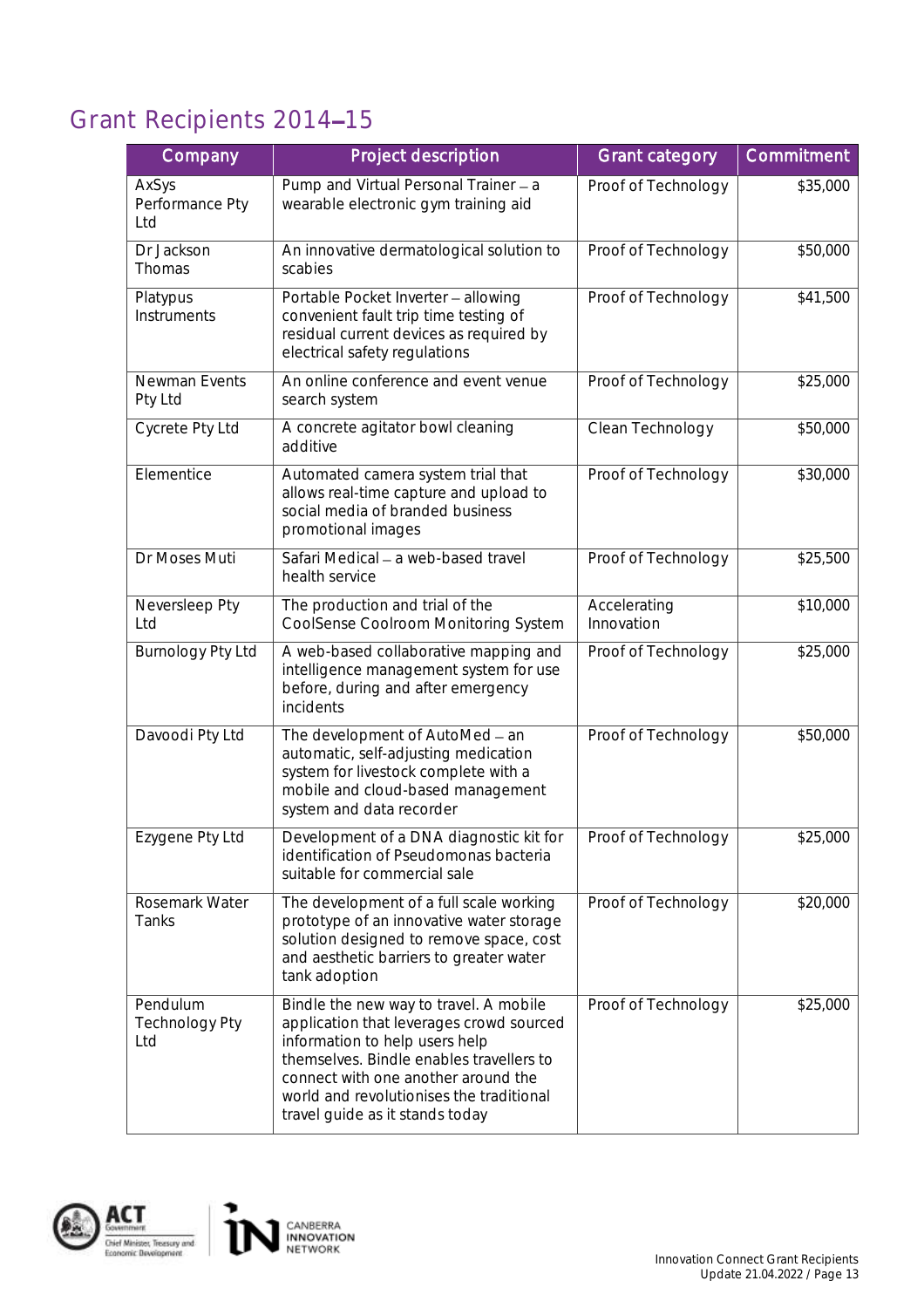| Company                             | Project description                                                                                                                                                                                                                                                                                                    | <b>Grant category</b>      | Commitment |
|-------------------------------------|------------------------------------------------------------------------------------------------------------------------------------------------------------------------------------------------------------------------------------------------------------------------------------------------------------------------|----------------------------|------------|
| <b>MediSen Solutions</b><br>Pty Ltd | The development of an electronic portal<br>that places control of claims in the hands<br>of the health care providers                                                                                                                                                                                                  | Proof of Technology        | \$25,000   |
| Pictionist                          | The goal of Pictionist is to revolutionise<br>how people search for images and<br>pictures within an organisation. This will<br>be achieved through implementation of<br>an image search engine that can be<br>customised based on specific<br>characteristics such as image colour,<br>visual structure, and metadata | Proof of Technology        | \$20,000   |
| mHITs Limited                       | The project provides additional capacity<br>to the mHITs Remit service by building a<br>scalable platform into which multiple<br>additional receiver markets can be easily<br>integrated into the service                                                                                                              | Accelerating<br>Innovation | \$10,000   |
| Jimble Pty Ltd                      | The development of an innovative<br>platform for local discussions in order to<br>increase local engagement for users and<br>businesses                                                                                                                                                                                | Accelerating<br>Innovation | \$10,000   |
|                                     |                                                                                                                                                                                                                                                                                                                        | Total                      | \$477,000  |

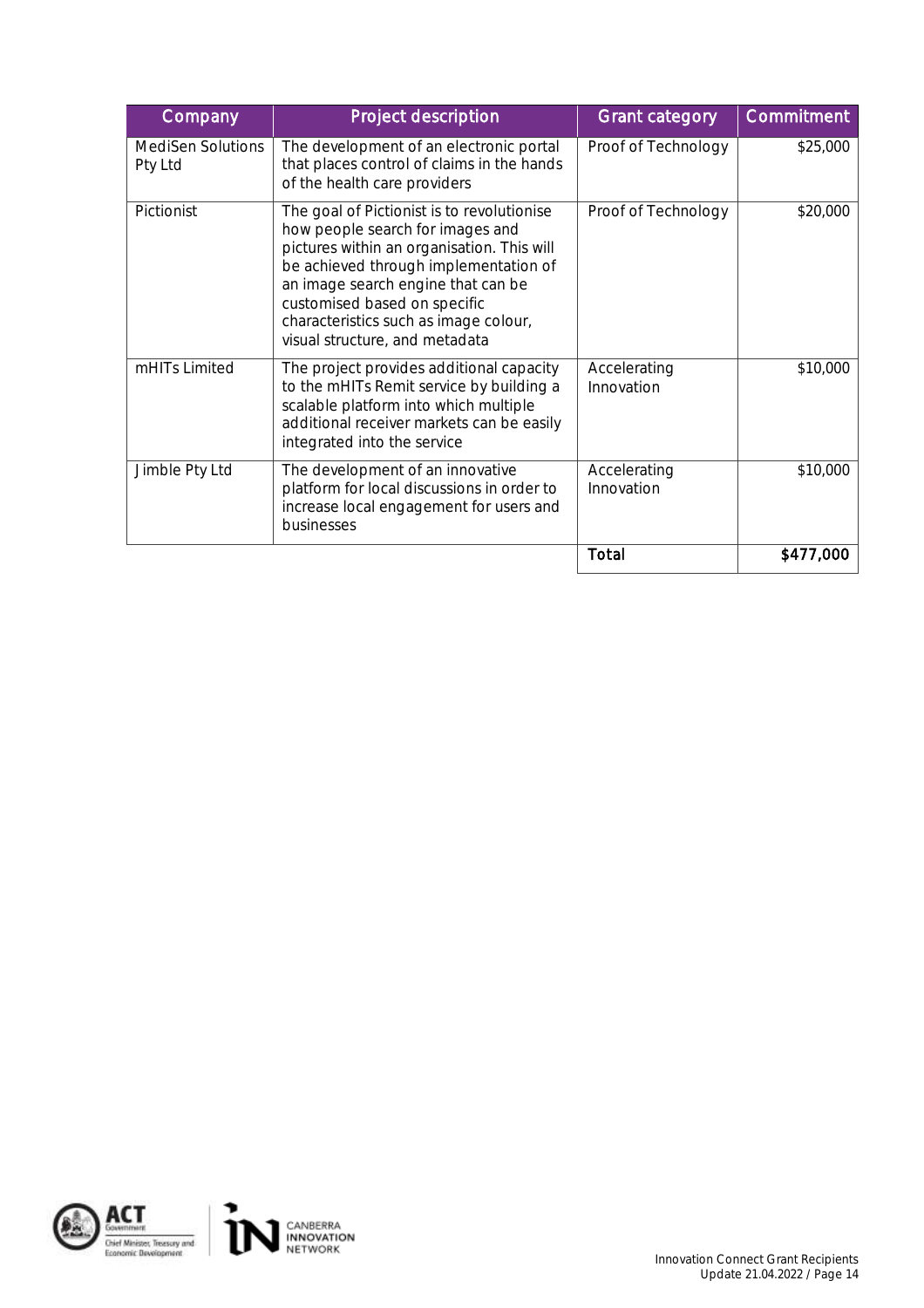## <span id="page-14-0"></span>Grant Recipients 2013-14

| Company                                       | Project description                                                                                                                                                                               | <b>Grant category</b>      | Commitment |
|-----------------------------------------------|---------------------------------------------------------------------------------------------------------------------------------------------------------------------------------------------------|----------------------------|------------|
| Get a Job Now Pty<br>Ltd                      | The development of a social media<br>marketing strategy for likeajob.com.au -<br>a job matchmaking service which<br>connects employers with job seekers.                                          | Accelerating<br>Innovation | \$10,000   |
| Prima Facie Group<br>Pty Ltd                  | Completion of legal and design<br>requirements for Solution Solution ® a<br>cosmetic stain remover.                                                                                               | Accelerating<br>Innovation | \$10,000   |
| Clarus<br><b>Technologies Pty</b><br>Ltd      | Securing the intellectual property arising<br>from the proof of concept phase of the<br>Cyber Kinetics - Artificial Muscle project.                                                               | Accelerating<br>Innovation | \$10,000   |
| <b>Gravity Consulting</b><br>Services Pty Ltd | the development of Strategy Sketchpad<br>an iPad application that lets CXO's and<br>senior executives to quickly and visually<br>develop organisational strategies and<br>roadmaps                | Proof of<br>Technology     | \$35,000   |
| EEP                                           | Developing Quizling stage two - taking<br>Quizling from a quiz creation tool to a<br>social learning platform                                                                                     | Proof of<br>Technology     | \$35,000   |
| APositive Pty Ltd                             | The development of Energy Mission a<br>digital toolset for employers to engage<br>employees in self-sustaining energy<br>efficient behaviours, saving thousands of<br>dollars                     | Proof of<br>Technology     | \$50,000   |
| Mobflic Pty Ltd                               | Developing a Mobflic MVP smartphone<br>application that allows users to create<br>professionally finished film through<br>guided point and shoot                                                  | Proof of<br>Technology     | \$50,000   |
| SignOnSite Pty Ltd                            | The development of SignOnSite a<br>workplace health and safety platform that<br>improves the safety and compliance of<br>companies by leveraging the smart<br>phones of employees and contractors | Proof of<br>Technology     | \$50,000   |
| Dilkara Hair                                  | The commercialisation of an Indigenous<br>professional salon hair range with<br>specific botanical ingredients consisting<br>of unique natural Aboriginal and Torres<br>Strait Islander blends    | Proof of<br>Technology     | \$30,000   |
| Correct<br>Communications<br>Pty Ltd          | The development of a unique cloud-<br>based service focussed on the unified<br>communications needs of small to<br>medium businesses                                                              | Proof of<br>Technology     | \$43,000   |
| Targeted<br>Genomics Pty Ltd                  | The development of high-speed, high-<br>resolution and cost effective genomic<br>testing technologies for the routine<br>quality and safety assessment of drinking<br>and recreational water      | Proof of<br>Technology     | \$15,000   |

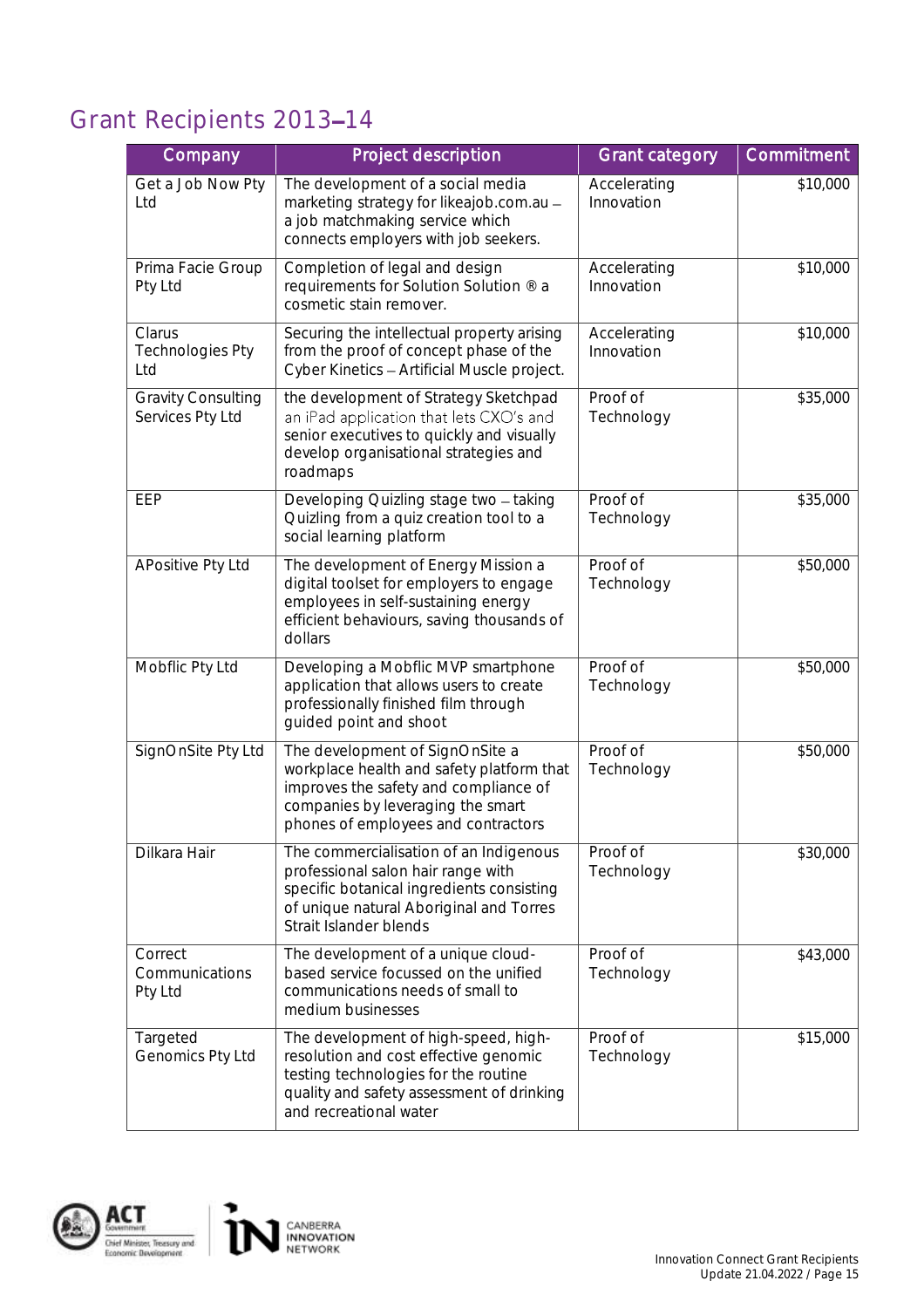| Company                                      | Project description                                                                                                                                                                               | <b>Grant category</b>      | Commitment |
|----------------------------------------------|---------------------------------------------------------------------------------------------------------------------------------------------------------------------------------------------------|----------------------------|------------|
| Haystack HQ Pty<br>Limited                   | The development of a web-based visual<br>analytics service for legal eDiscovery<br>targeting regulatory agencies, tier-1 law<br>firms and the Fortune 5000 companies<br>they serve                | Proof of<br>Technology     | \$30,000   |
| Paramodic Pty Ltd                            | Development of a second-stage<br>prototype for curating and augmenting a<br>narrative of indigenous cultural sites,<br>artefacts and intangible heritage using<br>smart devices                   | Proof of<br>Technology     | \$25,000   |
| Candra<br>Innovations                        | Developing a system for improving<br>dental health with self-screening<br>targeted brushing and networking with<br>professionals using miniature intra-oral<br>camera for oral hygiene devices    | Proof of<br>Technology     | \$15,000   |
| MySmock Pty Ltd                              | A peer to peer payment app that makes<br>it easy to pay or get paid for rent,<br>utilities, dinner, drinks, movies, birthdays<br>or any other peer to peer payment<br>scenario                    | Accelerating<br>Innovation | \$10,000   |
| Minirva Pty Ltd                              | The prototype development of multiple<br>document analyser software which assists<br>users in extracting valuable information<br>from vast electronic document archives                           | Proof of<br>Technology     | \$30,000   |
| ChangeBud Pty<br>Ltd                         | The development of ChangeBud -<br>a habit shaping, stress management and<br>resilience building application<br>that enables organisations to better<br>support their employees                    | Proof of<br>Technology     | \$25,000   |
| Euclidify                                    | The development of a prototype online<br>3D printing marketplace that<br>connects consumers and designers of 3D<br>printed items with independent printer<br>owners                               | Proof of<br>Technology     | \$34,000   |
| Energy Lighting<br>and Electrical Pty<br>Ltd | The prototype development of the Tone<br>Voltage and Current Generator, which<br>assists in locating specific in-floor heating<br>cables located in concrete floors                               | Proof of<br>Technology     | \$25,000   |
| Public Knowledge                             | Development of an online clearinghouse<br>for Federal Government budget and<br>operational information                                                                                            | Proof of<br>Technology     | \$30,000   |
| Ambe Engineering<br>Pty Ltd                  | The prototype development of ECON<br>WALL an insulated concrete thermal<br>mass wall system which achieves<br>significant energy savings in buildings<br>whilst improving occupant comfort levels | Proof of<br>Technology     | \$50,000   |
| Preventative<br>Approach Pty Ltd             | The development of a self-monitoring<br>software system to be integrated into<br>exercise and stretching devices                                                                                  | Proof of<br>Technology     | \$50,000   |



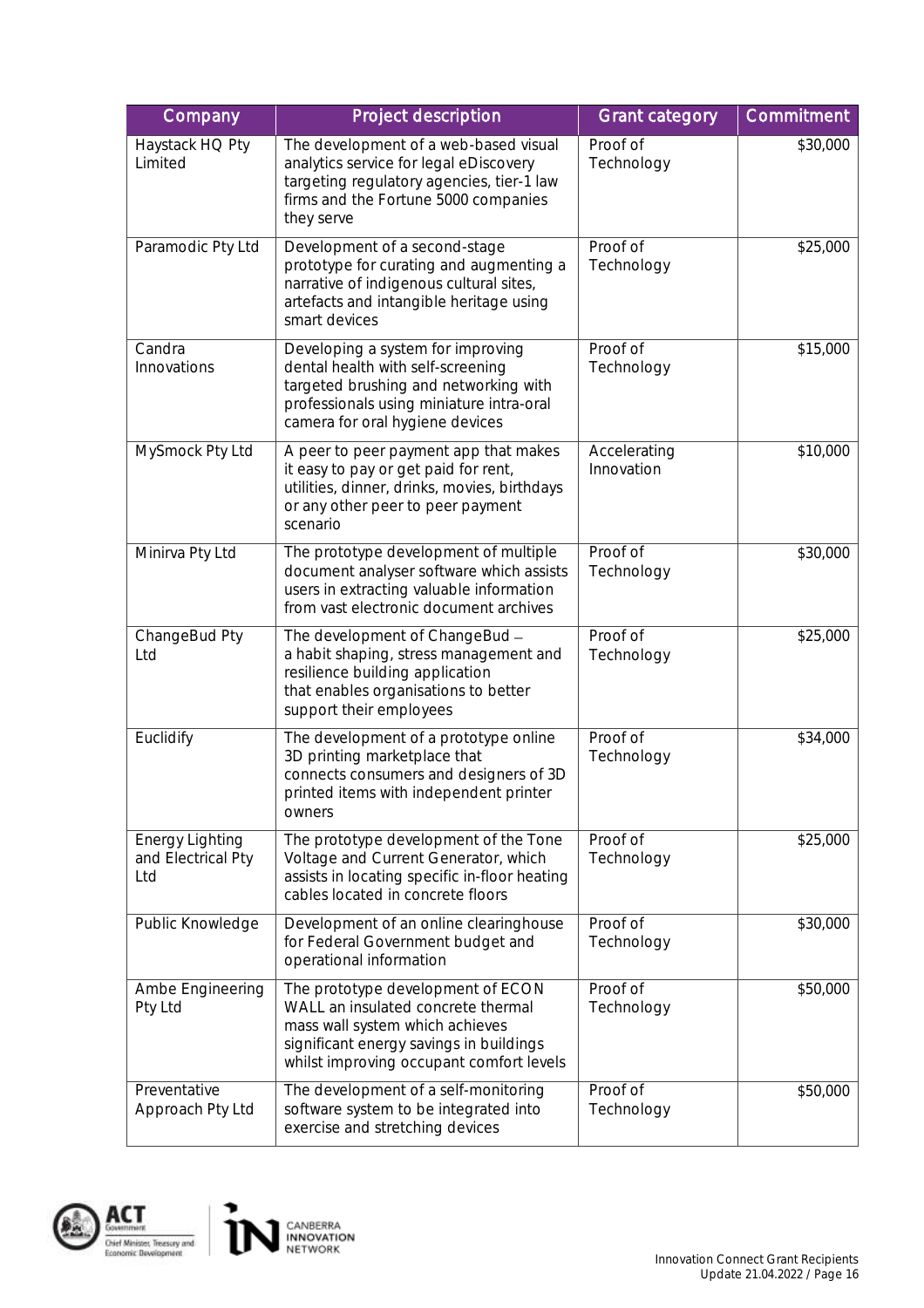| Company | Project description | <b>Grant category</b> | Commitment <sup>'</sup> |
|---------|---------------------|-----------------------|-------------------------|
|         |                     | Total                 | \$662,000               |

## <span id="page-16-0"></span>Grant Recipients 2012-13

| Company                               | Project description                                                                                                                                                                                                                                                                                                                                                                                                                                                                                | <b>Grant category</b> | Commitment |
|---------------------------------------|----------------------------------------------------------------------------------------------------------------------------------------------------------------------------------------------------------------------------------------------------------------------------------------------------------------------------------------------------------------------------------------------------------------------------------------------------------------------------------------------------|-----------------------|------------|
| Enabled<br>Employment                 | The development of a disability<br>teleworking website                                                                                                                                                                                                                                                                                                                                                                                                                                             | Proof of Technology   | \$21,000   |
| Reposit Power Pty<br>Ltd              | The commercial scale deployment of a<br>prototype enterprise hardware and<br>software solution that manages<br>distributed electricity storage to provide<br>the essential grid services required to<br>support increased renewable generation,<br>cost savings and power system efficiency                                                                                                                                                                                                        | Proof of Technology   | \$50,000   |
| Wild Blue Ocean                       | The development of MarineAlert a smart<br>device application that aims to improve<br>and promote the conservation,<br>sustainability and recreational use of, and<br>accessibility to, Australia's<br>Commonwealth, State and Territory-<br>based Marine Parks                                                                                                                                                                                                                                     | Proof of Technology   | \$39,200   |
| Feedback Loop<br>Pty Ltd              | The development of a dashboard that<br>will help businesses measure the benefits<br>of promoting trusted testimonials on<br>their website and on social media                                                                                                                                                                                                                                                                                                                                      | Proof of Technology   | \$50,000   |
| Geospatial<br>Intelligence Pty<br>Ltd | The development of a contingency<br>support application prototytpe called<br>Geoint - SafeNet that combines<br>sophisticated technology to provide<br>information for travellers about the<br>incidents that are happening in their<br>vicinity                                                                                                                                                                                                                                                    | Proof of Technology   | \$50,000   |
| Sembl                                 | Sembl is a game-based social learning<br>platform for dialogic and network<br>thinking;                                                                                                                                                                                                                                                                                                                                                                                                            | Proof of Technology   | \$50,000   |
| La Confiance<br>Works Pty Ltd         | The project will develop a prototype<br>online trust package to demonstrate how<br>trust management works in a complex<br>online business environment                                                                                                                                                                                                                                                                                                                                              | Proof of Technology   | \$50,000   |
| MyHealthTest Pty<br>Ltd               | A new online business which will offer<br>pathology tests for individuals to test,<br>monitor and track their health and<br>wellness from the convenience of their<br>home. in collaboration with the John<br>Curtin School of Medical Research at the<br>ANU this project will undertake<br>comparative analysis research to ensure<br>the MyHealthTest dried blood spot test<br>sample collection media will deliver<br>comparative and acceptably precise<br>results to that of current methods | Proof of Technology   | \$50,000   |



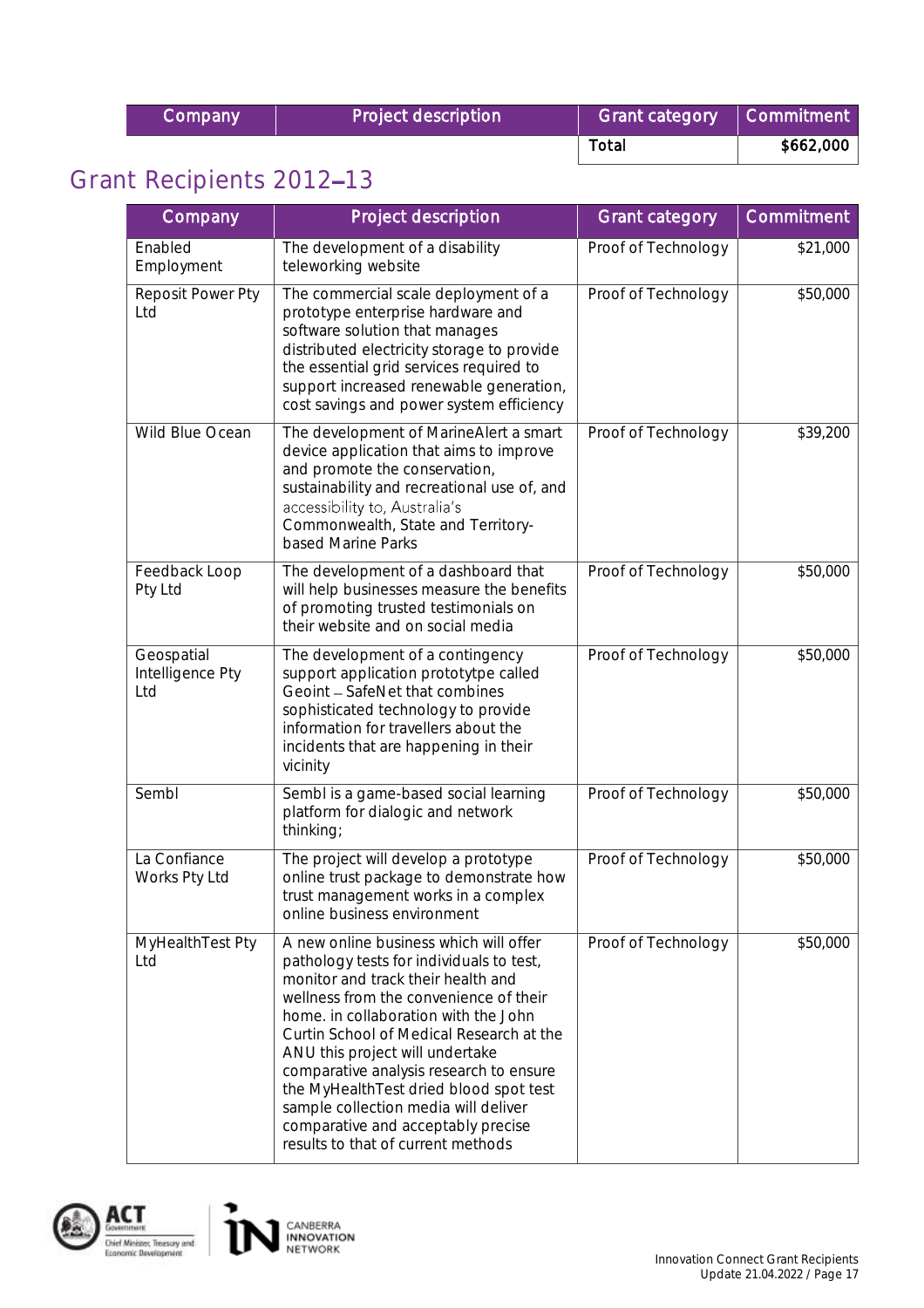| Company                                          | Project description                                                                                                                                                                                                                          | <b>Grant category</b>      | Commitment |
|--------------------------------------------------|----------------------------------------------------------------------------------------------------------------------------------------------------------------------------------------------------------------------------------------------|----------------------------|------------|
| ScienceAlert Pty<br>Ltd                          | Development of a specialised online<br>network of science-related videos.                                                                                                                                                                    | Proof of Technology        | \$50,000   |
| <b>Beta Therapeutics</b><br>Pty Ltd              | Development of drugs based on a<br>discovery made by researchers at the<br>John Curtin School of Medical Research<br>that may lead to a significant advance in<br>the treatment of type 1 diabetes.                                          | Proof of Technology        | \$45,343   |
| Ohopper <sup>™</sup> Pty Ltd                     | Development of an integrated process<br>between consumer smartphones and<br>physical points of service - with<br>intelligent real-time virtual queuing to<br>facilitate the ideal customer flow<br>ensuring that physical queues don't form. | Proof of Technology        | \$50,000   |
| easySWMS Pty Ltd                                 | Development of an easy to use mobile<br>computing application that enables<br>front-line construction workers and staff<br>to compile Safe Work Method<br>Statements at the work face.                                                       | Proof of Technology        | \$40,000   |
| Aerovort                                         | Development of the Micro Chinook<br>Unmanned Ground and Air Vehicle with<br>both a fly and drive capability.                                                                                                                                 | Proof of Technology        | \$43,000   |
| Stalkthis Pty Ltd                                | Development of a comprehensive<br>information memorandum and social<br>media campaign                                                                                                                                                        | Accelerating<br>Innovation | \$10,000   |
| Canberra<br>Innovation<br>Corporation Pty<br>Ltd | Development of a software package to<br>assist Commonwealth Government<br>agencies manage Freedom of<br>Information applications.                                                                                                            | Proof of Technology        | \$10,000   |
| Clarus<br>Technologies                           | Prototype development of a synthetic<br>movement device with applications in<br>robotics and artificial skeletal muscle.                                                                                                                     | Proof of Technology        | \$50,000   |
| <b>Australian Soil</b><br>Management Pty<br>Ltd  | Development, evaluation and validation<br>of SoilSmart: a structured soil<br>management program capturing and<br>storing carbon to rebuild the quality of<br>soils.                                                                          | Proof of Technology        | \$30,000   |
| Mr Jani Sega                                     | Development of <i>sDrive</i> : an innovative<br>motor controller technology for<br>sensorless brushless direct current<br>electric motors.                                                                                                   | Proof of Technology        | \$30,000   |
| Centre for Internet<br>Safety                    | Development and validation of a<br>location-based fraud detection tool                                                                                                                                                                       | Proof of Technology        | \$30,000   |
| Fiduciary's Friend<br>Pty Ltd                    | Engagement of independent legal and<br>intellectual property advice to assist in<br>the development of an intellectual<br>property strategy                                                                                                  | Accelerating<br>Innovation | \$10,000   |

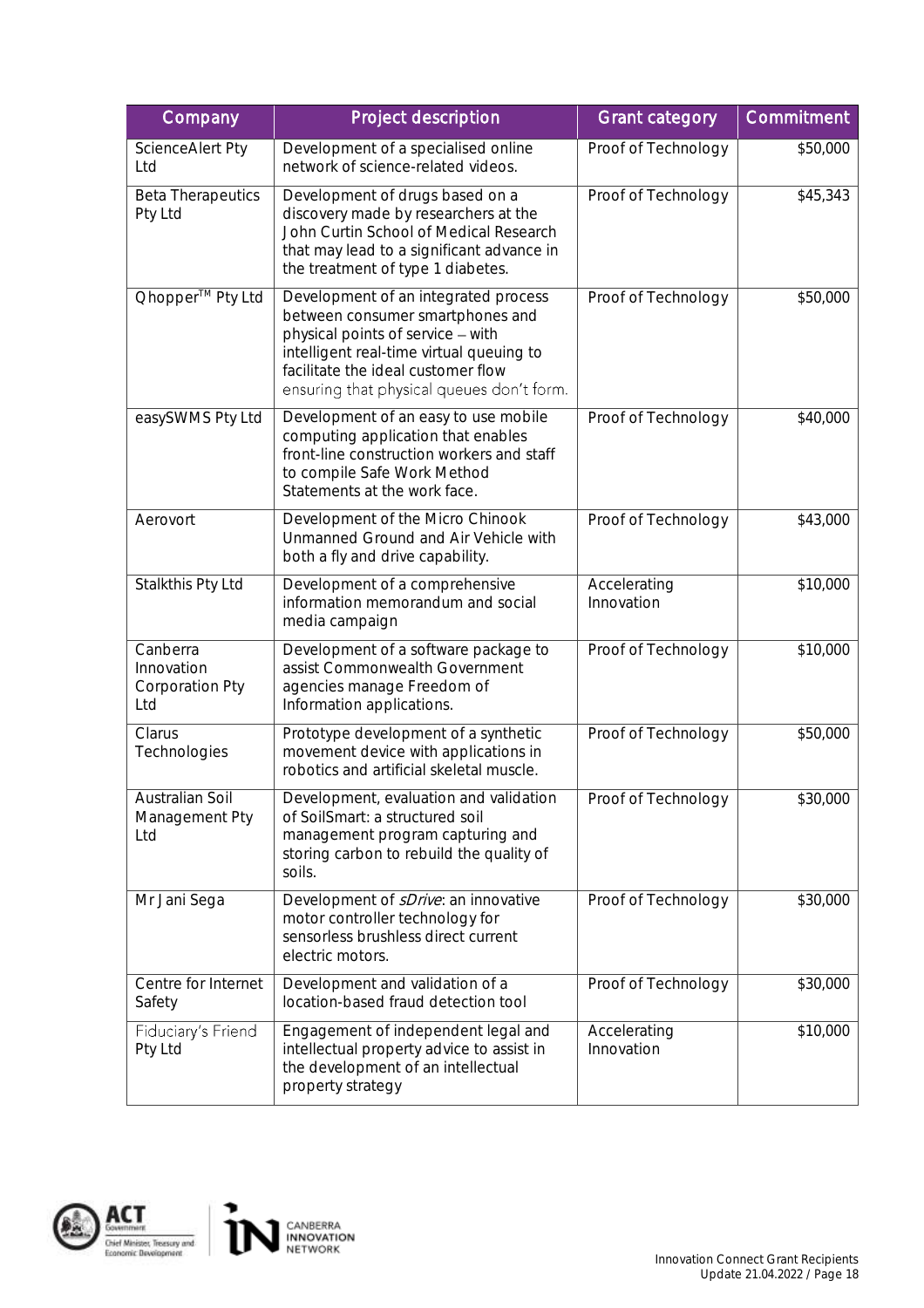| Company                 | Project description                                                                                                     | <b>Grant category</b>      | Commitment |
|-------------------------|-------------------------------------------------------------------------------------------------------------------------|----------------------------|------------|
| Achieve Beyond          | Development of the Cheer Chick Charlie<br>project, including the development of an<br>interactive iPad application      | Accelerating<br>Innovation | \$10,000   |
| Microme                 | Development of the WiZo weather<br>station, an easy to set-up and cost<br>effective network weather station             | Accelerating<br>Innovation | \$10,000   |
| Stalkthis Pty Ltd       | Retail product that combines the<br>functions of a wish list, shopping basket,<br>advertising platform and social media | Proof of Technology        | \$50,000   |
| Kord Defence Pty<br>Ltd | Generic cable assembly for the Kord Rifle<br>Input Control                                                              | Proof of Technology        | \$30,000   |
| Trade-Up Pty Ltd        | Development of a marketable proof-of-<br>concept of the Trade-Up software system                                        | Proof of Technology        | \$50,000   |
| Reasonwell Pty Ltd      | An innovative online platform for<br>collaborative debate and deliberation                                              | Proof of Technology        | \$30,000   |
|                         |                                                                                                                         | Total                      | \$938,543  |

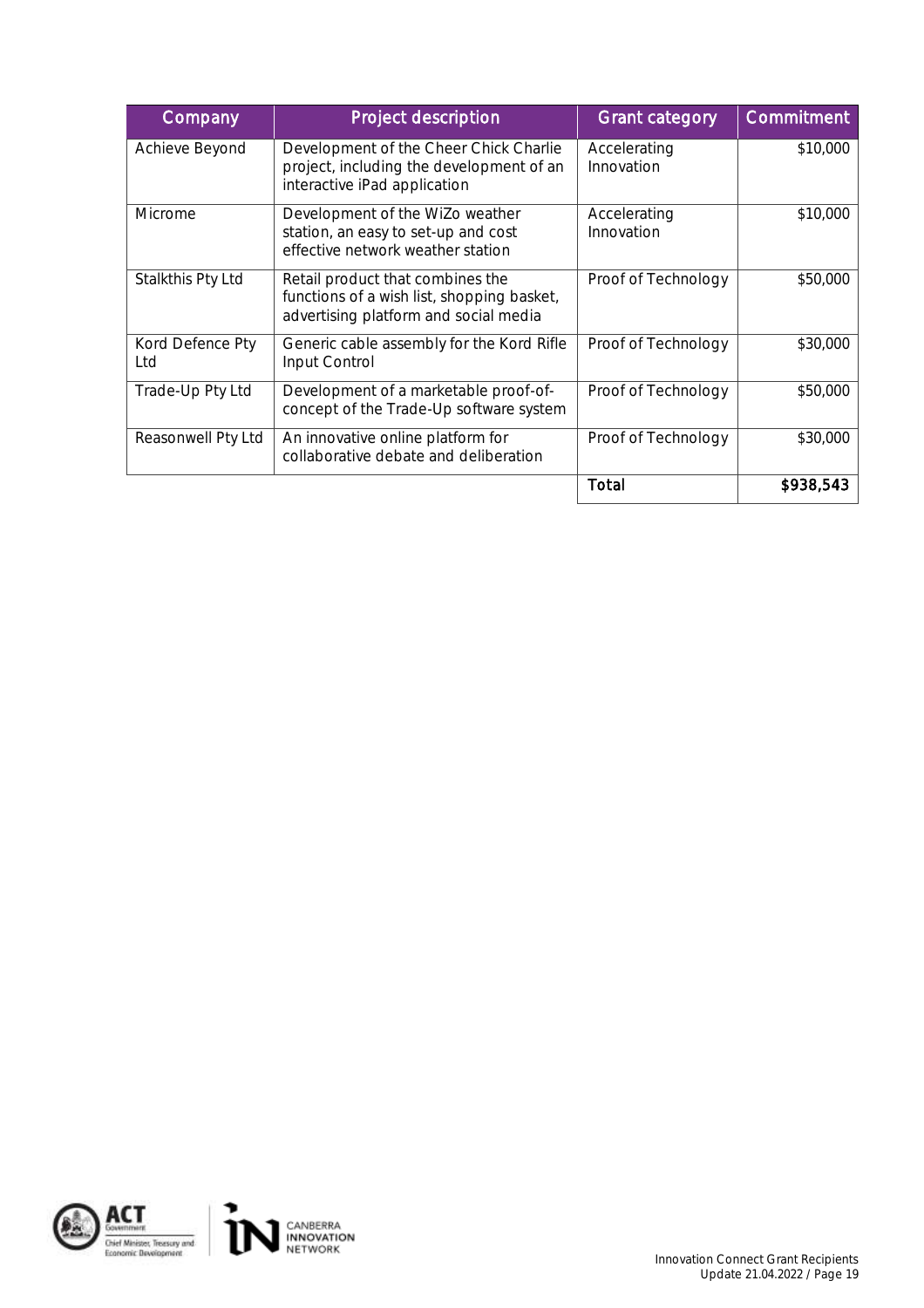## <span id="page-19-0"></span>Grant Recipients 2011-12

| Company                                 | Project description                                                       | <b>Grant category</b>      | Commitment |
|-----------------------------------------|---------------------------------------------------------------------------|----------------------------|------------|
| Federal<br>Construction<br>Management   | <b>Contractor Management System</b>                                       | Proof of Technology        | \$30,000   |
| HappyMid                                | Currency Exchange System                                                  | Proof of Technology        | \$30,000   |
| <b>MyTribes</b>                         | Multi-level Privacy System for Geo-<br>Location-Sharing Social Media Apps | Proof of Technology        | \$40,000   |
| Perceptron<br>Systems                   | Alertron - Automated Fall Monitoring &<br><b>Alerting Device</b>          | Proof of Technology        | \$25,000   |
| Stephen Holgate<br>(sole trader)        | Mighty Mount                                                              | Proof of Technology        | \$30,000   |
| Newcast Pty Ltd                         | Accessible Video Player                                                   | Proof of Technology        | \$23,825   |
| Omega Medical<br>Designs Pty Ltd        | International Patent Application                                          | Accelerating<br>Innovation | \$10,000   |
| Cubbyhole Pty Ltd                       | Perkler for Android                                                       | Accelerating<br>Innovation | \$9,960    |
| InterfereX Pty Ltd                      | Advanced Software Architectures for<br>Indoor Radio Modelling             | Proof of Technology        | \$20,000   |
| Smart Build<br>Technologies             | Smart Build Technology Design System                                      | Proof of Technology        | \$20,000   |
| <b>Sintech Solutions</b>                | TenBagsFull.com                                                           | Proof of Technology        | \$30,000   |
| StageBitz <sup>®</sup> Pty Ltd          | StageBitz® Marketplace Pilot Program                                      | Proof of Technology        | \$30,000   |
| Red Robot Pty Ltd                       | Design & Manufacture Event Hire<br>Photobooths                            | Proof of Technology        | \$30,000   |
| iSimulate Pty Ltd                       | <b>Advanced Life Support Training</b><br>Simulator                        | Proof of Technology        | \$20,000   |
| <b>DJS Enterprises</b><br>(ACT) Pty Ltd | Vida marketing strategy development                                       | Accelerating<br>Innovation | \$10,000   |
| Achieve Beyond                          | Cheer Chick Charlie marketing strategy<br>and IP advice                   | Accelerating<br>Innovation | \$10,000   |
| Cloud Central Pty<br>Ltd                | Open-standard cloud storage service                                       | Proof of Technology        | \$50,000   |
| <b>Test Drive Security</b><br>Pty Ltd   | Formalised vehicle tracking within the<br>automotive industry             | Proof of Technology        | \$35,000   |
| Wedz Pty Ltd                            | Wedz online event planner                                                 | Proof of Technology        | \$25,000   |
| Yuk To Kids Pty<br>Ltd                  | Visual Child Safety Pack                                                  | Accelerating<br>Innovation | \$5,000    |
| Sports Wizard                           | Sports Wizard High Perf                                                   | Accelerating<br>Innovation | \$10,000   |
|                                         |                                                                           | Total                      | \$503,855  |

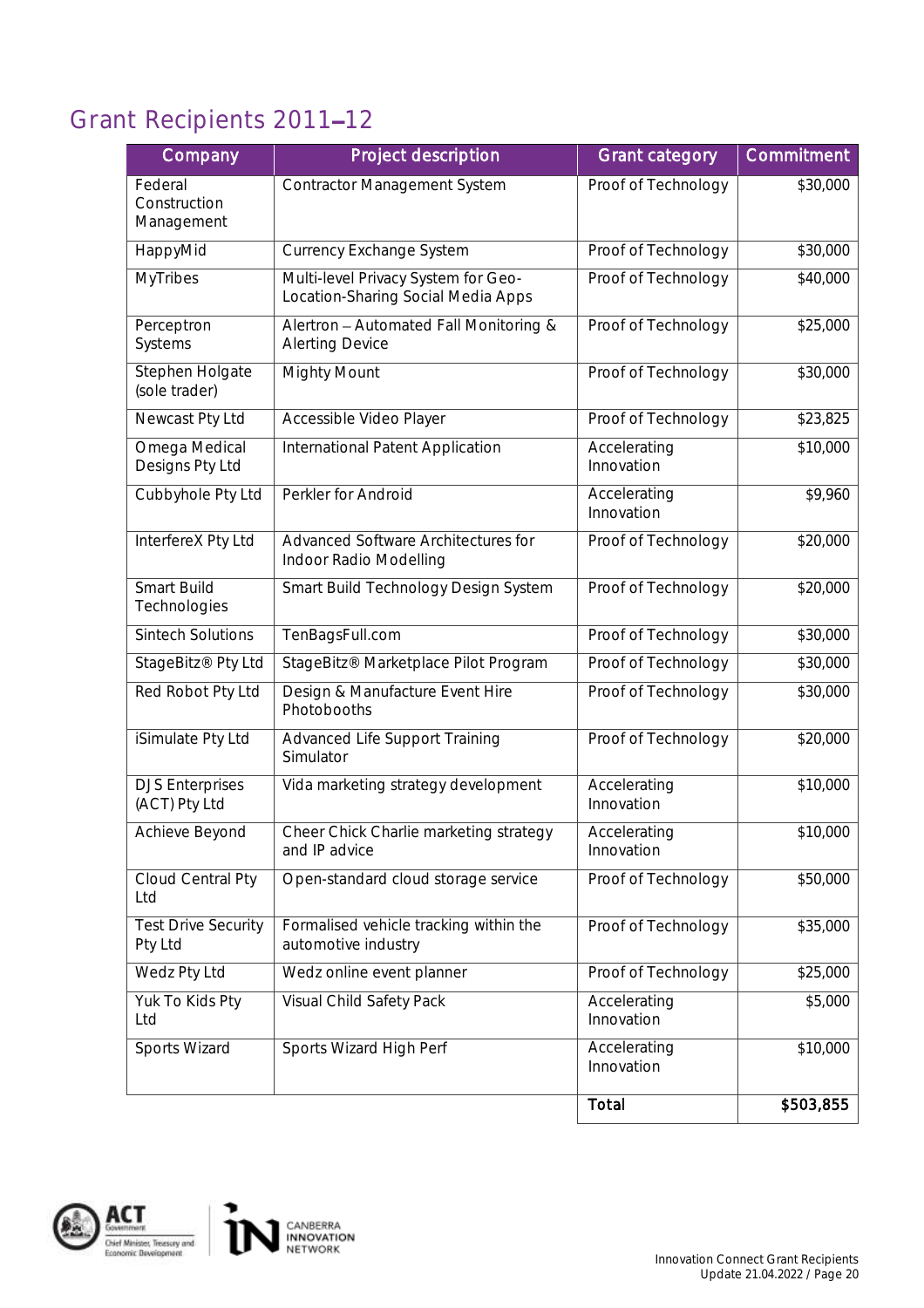## <span id="page-20-0"></span>Grant Recipients 2010-11

| Company                                      | Project description                                                                               | <b>Grant category</b>      | Commitment |
|----------------------------------------------|---------------------------------------------------------------------------------------------------|----------------------------|------------|
| Avonthor Pty<br>Limited                      | Avonthor Report Builder                                                                           | Accelerating<br>Innovation | \$10,000   |
| La Bella Creations<br>Pty Ltd                | <b>IP Protection</b>                                                                              | Accelerating<br>Innovation | \$8,870    |
| ADdysk™                                      | ADdysk™ Advertising Mechanism                                                                     | Accelerating<br>Innovation | \$10,000   |
| Triplethink Pty Ltd                          | Riph market testing and patent advice                                                             | Accelerating<br>Innovation | \$10,000   |
| Envirolove                                   | Envirolove pilot program                                                                          | Accelerating<br>Innovation | \$7,000    |
| Warm Contact Pty<br>Ltd                      | Warm Contact Warmer Dryer                                                                         | Proof of Technology        | \$25,000   |
| Skoolbo Pty Ltd                              | Skoolbo software engine and beta<br>testing                                                       | Proof of Technology        | \$25,000   |
| Sage Health<br><b>Systems Pty</b><br>Limited | SmartWard software development                                                                    | Proof of Technology        | \$50,000   |
| Shiftr Pty Ltd                               | Shiftr proof of concept                                                                           | Proof of Technology        | \$25,000   |
| <b>PSARN</b><br>International Pty<br>Ltd     | <b>TITAN follow-on development</b>                                                                | Proof of Technology        | \$25,000   |
| Sage Health<br><b>Systems Pty</b><br>Limited | SmartWard functionality presentation                                                              | Accelerating<br>Innovation | \$10,000   |
| The Health Safari                            | Skin Safari: Track Your Moles                                                                     | Proof of Technology        | \$24,000   |
| Nexus eWater Pty<br>Ltd                      | Technology demonstration and<br>performance testing for a water and<br>energy conservation system | Proof of Technology        | \$50,000   |
| <b>EcoSpectral Pty</b><br>Ltd                | eSlam intelligent lighting system                                                                 | Proof of Technology        | \$50,000   |
| FourthUmpire Pty<br>Ltd                      | FourthUmpire: proof of concept                                                                    | Proof of Technology        | \$20,000   |
| Sage Health<br><b>Systems Pty</b><br>Limited | Mobile Wound Diagnostic Scanner<br>(MWDS)                                                         | Proof of Technology        | \$50,000   |
| Shutter Jobs                                 | Shutterjobs.com.au development and<br>beta testing                                                | Proof of Technology        | \$17,000   |
| 17Dynamics Pty<br>Ltd                        | Simply.Show Me development and beta<br>testing                                                    | Proof of Technology        | \$35,000   |
| Happy Mid Pty Ltd                            | Happy Mid independent validation                                                                  | Proof of Technology        | \$15,000   |
|                                              |                                                                                                   | Total                      | \$466,870  |

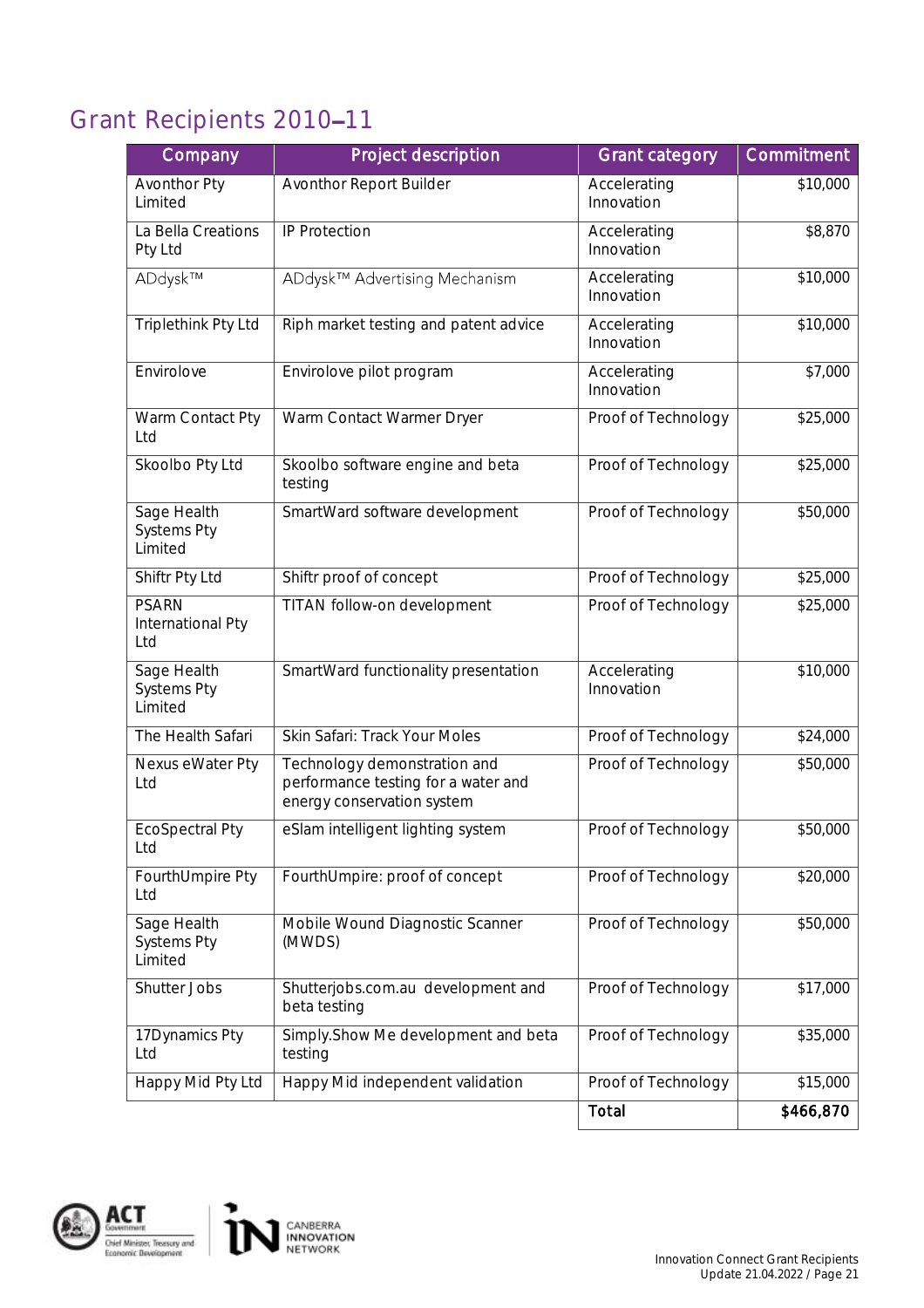### <span id="page-21-0"></span>Grant Recipients 2009-10

| Company                                      | Project description                                                                             | <b>Grant category</b>      | Commitment      |
|----------------------------------------------|-------------------------------------------------------------------------------------------------|----------------------------|-----------------|
| <b>Stewart Healley</b>                       | Swing Safety Sign                                                                               | Accelerating<br>Innovation | \$10,000        |
| mHITs Limited                                | mHITS Q-Jumper firmware                                                                         | Accelerating<br>Innovation | \$10,000        |
| HopStop Australia<br>Pty Ltd                 | HopStop commercialisation strategy                                                              | Accelerating<br>Innovation | \$10,000        |
| <b>DJS Enterprises</b><br>Ltd                | VS Beverage development                                                                         | Accelerating<br>Innovation | \$5,000         |
| SpySee Pty Ltd                               | SpySee Customer Engagement<br>Experience                                                        | Accelerating<br>Innovation | \$10,000        |
| Austranter<br>Medical                        | CPAP (Continuous Positive Airway<br>Pressure) System                                            | Accelerating<br>Innovation | \$9,632         |
| <b>CSERD Pty Ltd</b>                         | Electric Machine IP strategy                                                                    | Accelerating<br>Innovation | \$10,000        |
| Therese Fingleton                            | Mega City Hero educational<br>development                                                       | Proof of<br>Technology     | \$25,000        |
| Peak Achievement                             | E-Profile - a standardised, Integrative<br>Database for Profiling Organisations                 | Accelerating<br>Innovation | \$10,000        |
| <b>Twitch Pty Ltd</b>                        | Twitch software                                                                                 | Proof of<br>Technology     | \$12,000        |
| Companion<br>Medicine                        | Companion Medicine clinical research                                                            | Proof of<br>Technology     | \$50,000        |
| Enhanced PC<br>Solutions Pty Ltd             | <b>Enhanced PC Solutions Cloud Trial</b>                                                        | Proof of<br>Technology     | \$28,874        |
| Renewable<br>Processes Pty<br>Limited        | Renewable Processes business<br>development                                                     | Proof of<br>Technology     | $\bar{$}25,000$ |
| Gamma Vaccines<br>Pty Ltd                    | Gamma Vaccines IP and external<br>investment                                                    | Proof of<br>Technology     | \$25,000        |
| Rent Monkey Pty<br>Ltd                       | RentMonkey e-commerce system<br>development                                                     | Proof of<br>Technology     | \$15,000        |
| <b>Tidal Innovations</b><br>Holdings Pty Ltd | Tidal Innovations river tidal energy<br>production solution                                     | Proof of<br>Technology     | \$50,000        |
| Pacific Blue Gem<br>Pty Limited              | A2G02 (Appointments To Go To)                                                                   | Proof of<br>Technology     | \$15,000        |
| ThreeWhy Pty Ltd                             | Threewhy software, marketing and<br>independent audit                                           | Proof of<br>Technology     | \$25,000        |
| SoccerFit<br><b>Enterprises Pty Ltd</b>      | Soccerfit non-profit, charitable and<br>sporting groups bookings, payment and<br>administration | Proof of<br>Technology     | \$25,000        |
| Triplethink Pty Ltd                          | Starki development for proof of concept                                                         | Proof of<br>Technology     | \$41,000        |



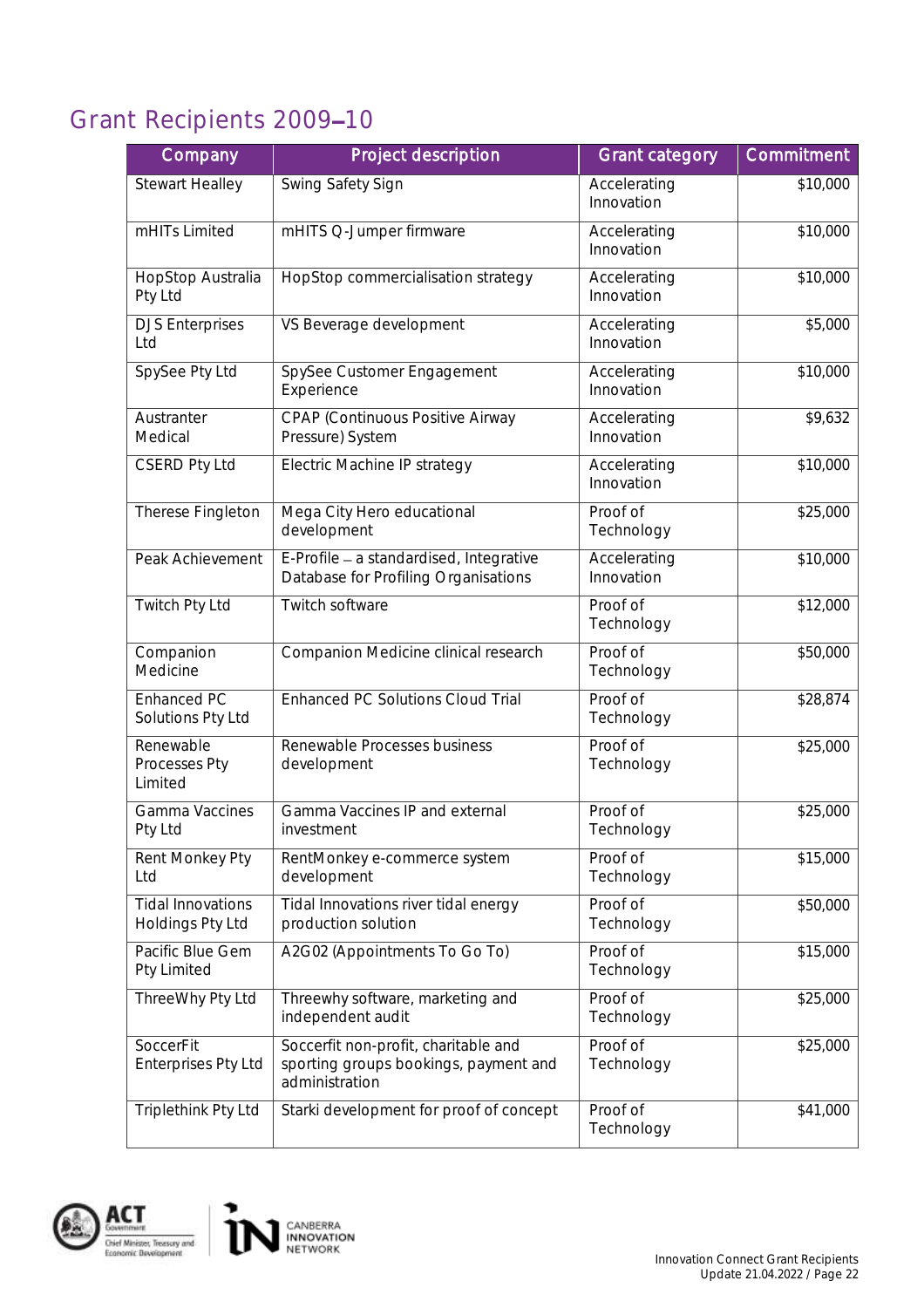| Company                        | Project description                                        | <b>Grant category</b>  | Commitment |
|--------------------------------|------------------------------------------------------------|------------------------|------------|
| Infini Pty LTd                 | myinfoQ system development                                 | Proof of<br>Technology | \$25,000   |
| Jaded Interactive<br>Pty Ltd   | Famoo Family Software system<br>development                | Proof of<br>Technology | \$21,000   |
| Audacious<br>Solutions Pty Ltd | The TrebleClef local music venue<br>prototype software     | Proof of<br>Technology | \$20,000   |
| WebInvite Pty Ltd              | WebInvite interactive functionality and<br>market research | Proof of<br>Technology | \$20,000   |
| Ideasol Australia<br>Pty Ltd   | Solar Tile development of low cost solar<br>concentrator   | Proof of<br>Technology | \$21,000   |
| Gr8venue                       | Accessible Venue Register for people<br>with a disability  | Proof of<br>Technology | \$5,000    |
| NoisyFish Pty Ltd              | NoisyFish development of local<br>marketplace              | Proof of<br>Technology | \$15,000   |
| iTourU Pty Ltd                 | iTourU development of mobile platform                      | Proof of<br>Technology | \$25,000   |
| Nexus Ewater Pty<br>Ltd        | OC for the recovery of heat from grey<br>water             | Proof of<br>Technology | \$25,000   |
|                                |                                                            | Total                  | \$588,506  |